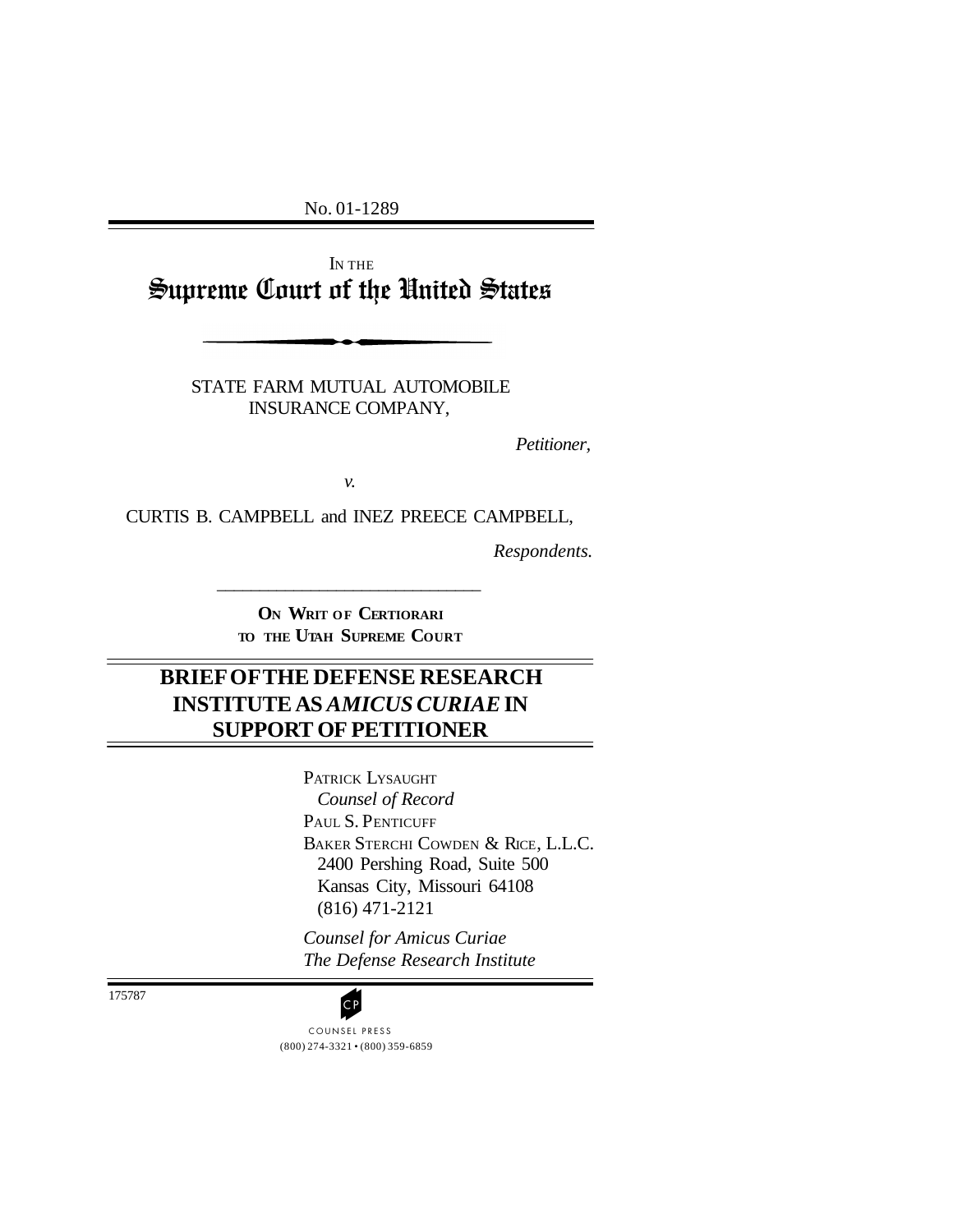### *Cited Authorities* **TABLE OF CONTENTS**

| Table of Authorities                                                                                                                                                                                                                                                                                                                                            | iii<br>$\mathbf{1}$      |
|-----------------------------------------------------------------------------------------------------------------------------------------------------------------------------------------------------------------------------------------------------------------------------------------------------------------------------------------------------------------|--------------------------|
|                                                                                                                                                                                                                                                                                                                                                                 |                          |
| Interest of Amicus Curiae                                                                                                                                                                                                                                                                                                                                       |                          |
| Summary of Argument                                                                                                                                                                                                                                                                                                                                             | $\overline{4}$           |
| Argument                                                                                                                                                                                                                                                                                                                                                        | $\overline{\mathcal{A}}$ |
| L.<br>The Utah Supreme Court's Ruling Effectively<br>Eliminates a Corporate Defendant's Right to<br>Fair Notice of What Acts of the Corporation<br>Can Be Admissible for Purposes of Awarding<br>Punitive Damages, in Direct Contravention<br>A. The Utah Supreme Court's Ruling<br>Impermissibly Violates Fundamental<br>Due Process Principles by Effectively | $\overline{4}$           |
| Eliminating the Requirement<br>that<br>Plaintiffs Must Demonstrate that<br>Evidence of Corporate Conduct is<br>Related to the Facts of their Individual<br>Cases in Order to be Admissible on the<br>Issue of Punitive Damages                                                                                                                                  | 5                        |
| The Utah Supreme Court's Admission of<br>B.<br>Out-of-State Conduct Evidence<br>Impermissibly Exceeds the Mandate of                                                                                                                                                                                                                                            |                          |
| this Court in BMW                                                                                                                                                                                                                                                                                                                                               | 13                       |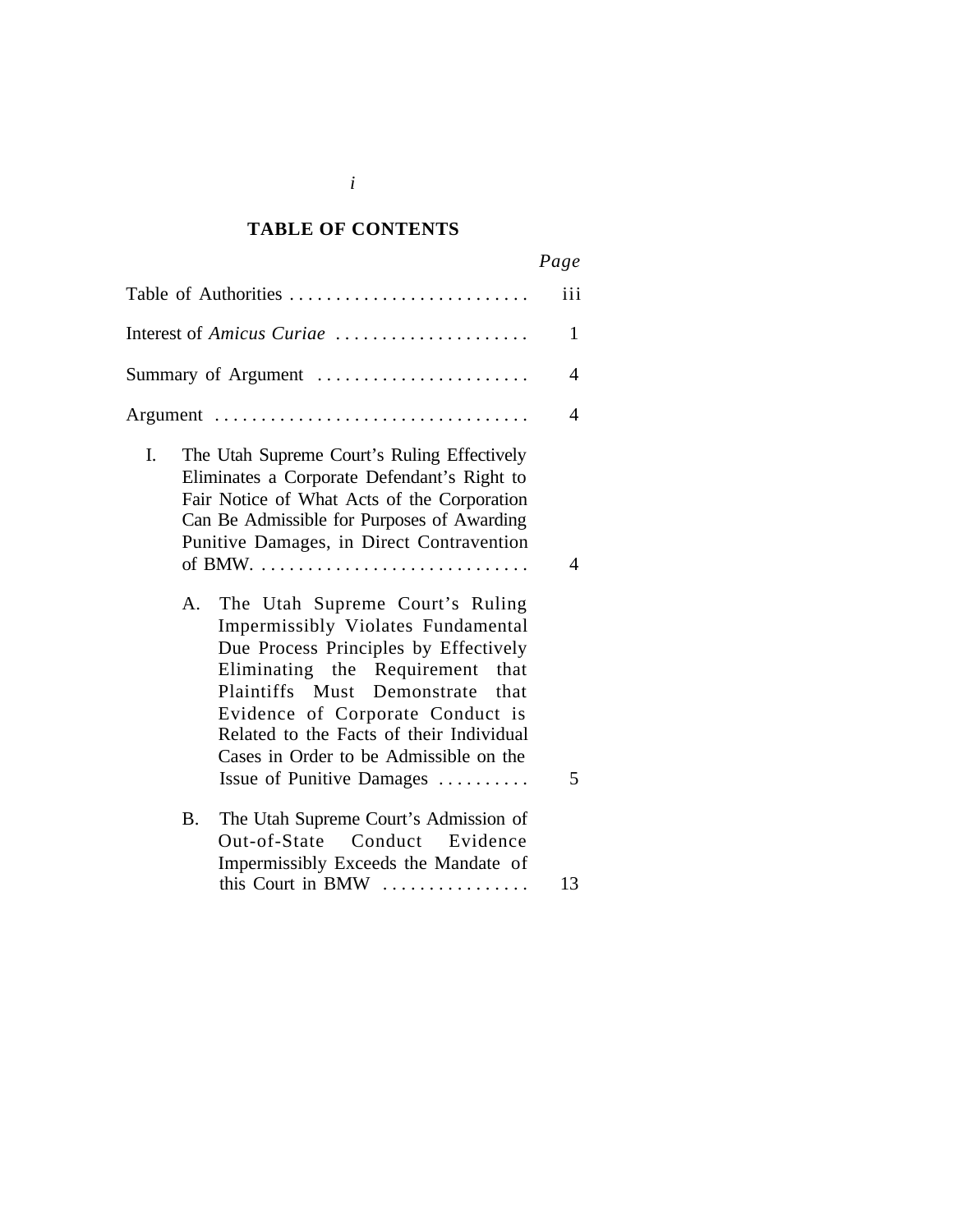## $Contents$

*ii*

| II. The Punitive Damages Award Which Bears a<br>Ratio of 145 to 1 Has No Reasonable<br>Relationship to the Compensatory Award;<br>Likewise it Bears No Rational Relationship<br>to the Civil or Criminal Penalties Available,<br>and, If Left Standing, Likely Will Foster Other |    |
|----------------------------------------------------------------------------------------------------------------------------------------------------------------------------------------------------------------------------------------------------------------------------------|----|
| Unreasonably Excessive Awards.                                                                                                                                                                                                                                                   | 15 |
| III. Trial Courts Must Utilize Their Role As<br>"Gatekeepers" to Properly Limit the<br>Introduction of Evidence Regarding Punitive<br>Damages under Well-Defined Standards                                                                                                       | 20 |
| $Conclusion \dots \dots \dots \dots \dots \dots \dots \dots \dots \dots$                                                                                                                                                                                                         |    |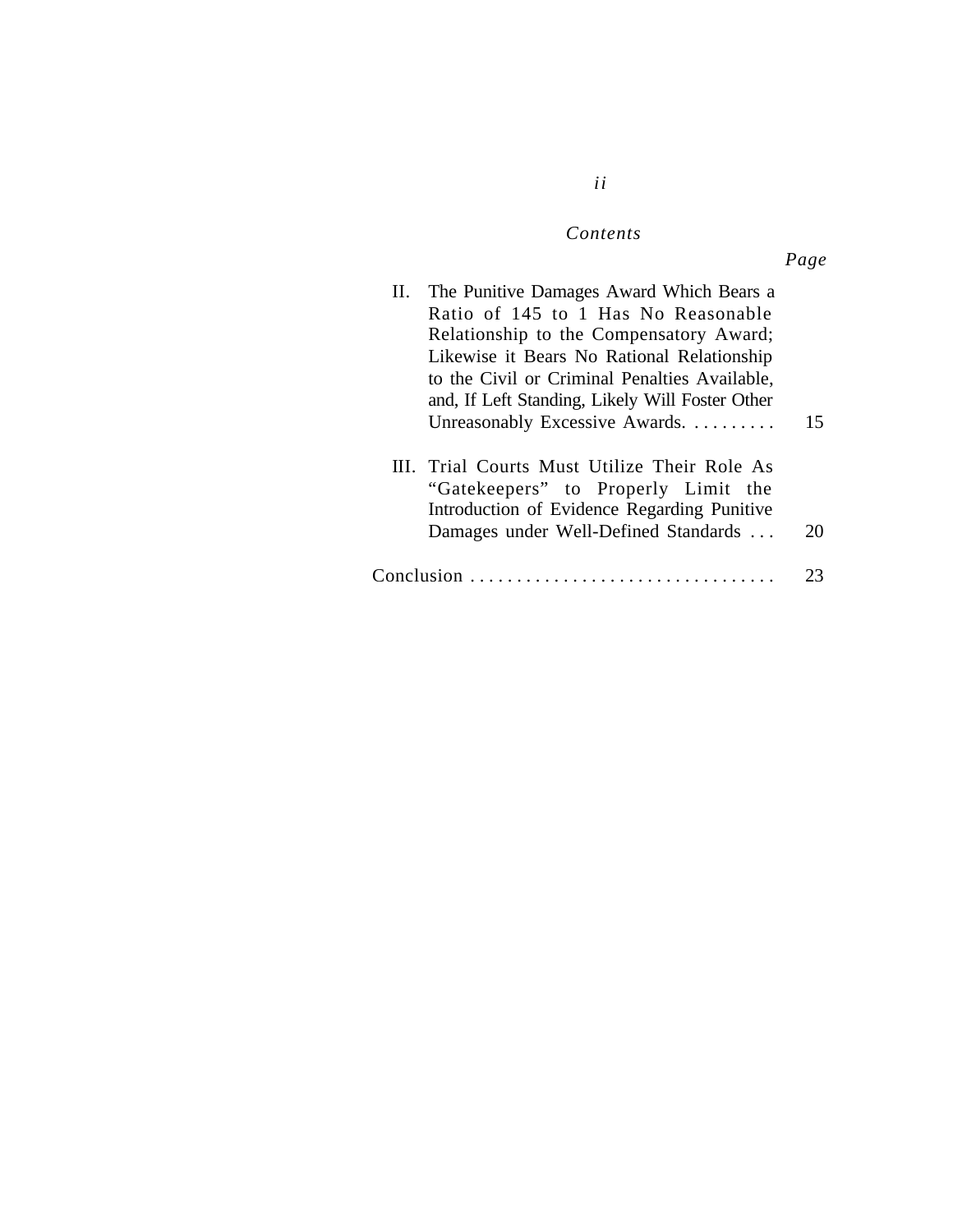### *Cited Authorities* **TABLE OF CITED AUTHORITIES**

## **CASES**

*Page*

| Bielicki v. Terminix Int'l Co., L.P.,<br>225 F.3d 1159 (10th Cir. 2000)                                                                                       | 16 |
|---------------------------------------------------------------------------------------------------------------------------------------------------------------|----|
| BMW of North America, Inc. v. Gore,                                                                                                                           |    |
| Grabinsky v. Blue Springs Sales, Inc.,<br>203 F.3d 1024 (8th Cir. 2000)                                                                                       | 16 |
| Jeffries v. Wal-Mart Stores, Inc.,<br>2001 U.S. App. LEXIS 16753 (6thCir. 1998).                                                                              | 16 |
| Johnson v. Combustion Eng'g, Inc.,<br>170 F.3d 1320 (11th Cir. 1999), cert. denied,<br>528 U.S. 931 (1999) $\ldots \ldots \ldots \ldots \ldots \ldots \ldots$ | 17 |
| Kimzey v. Wal-Mart Stores, Inc.,<br>107 F.3d 568 (8thCir. 1997)                                                                                               | 17 |
| Pacific Mut. Life Ins. Co. v. Haslip,<br>499 U.S. 1 (1991)                                                                                                    | 16 |
| Romano v. U-Haul Int'l,<br>233 F.3d 655 (1stCir. 2000)                                                                                                        | 16 |
| Rubinstein v. Administrators of the Tulane Educ.<br>Fund, 218 F.3d 568 (5thCir. 2000), cert denied,<br>121 S. Ct. 1393 (2001) $\ldots$                        | 17 |
| TXO Prod. Corp. v. Alliance Resources Corp.,                                                                                                                  | 16 |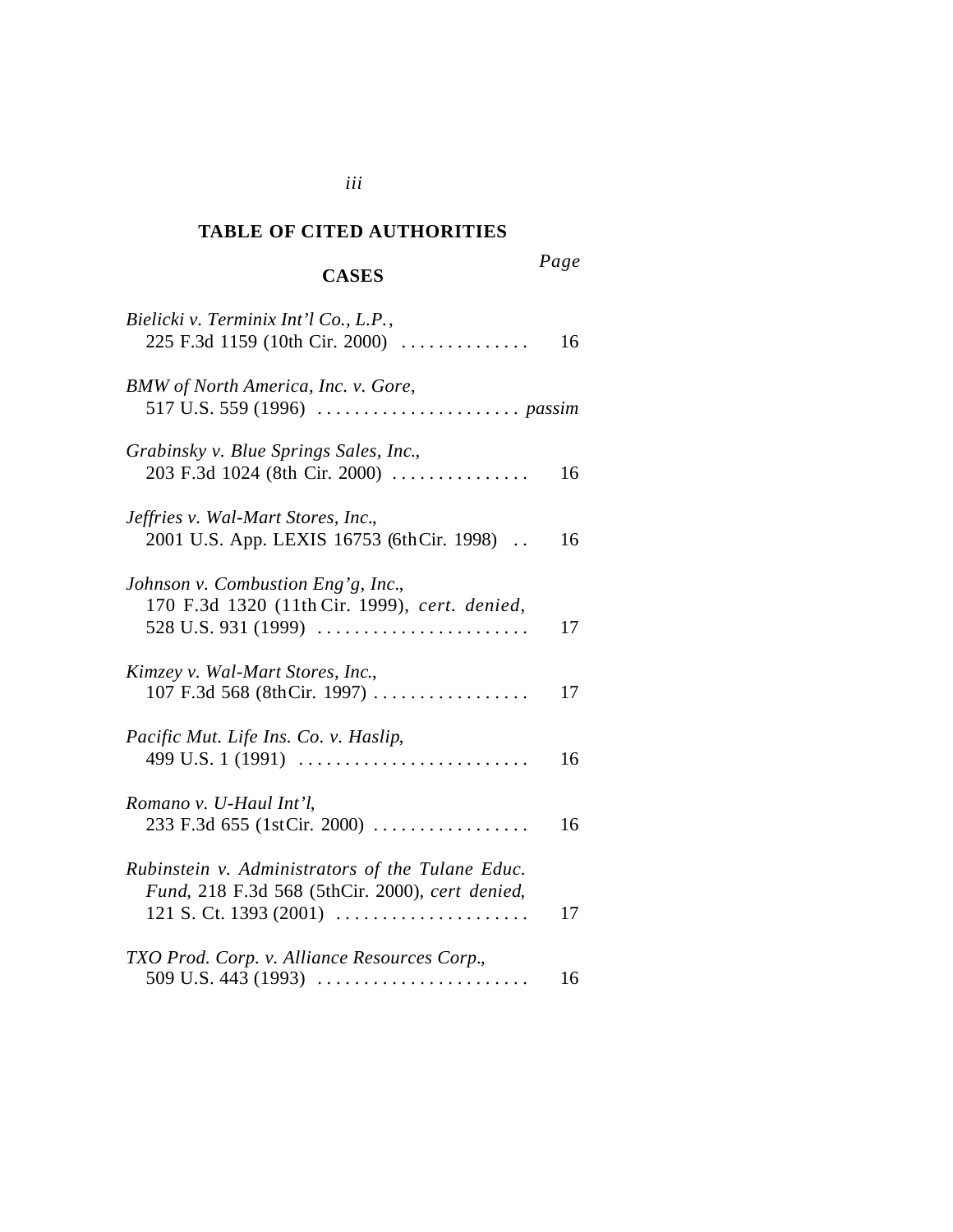## *Cited Authorities*

*iv*

| Utah Foam Products Co. v. The Upjohn Company,<br>930 F. Supp. 513 (D. Utah 1996)                                                            | 16 |
|---------------------------------------------------------------------------------------------------------------------------------------------|----|
| Watkins v. Lundell,<br>169 F.3d 540 (8thCir. 1999), cert. denied,<br>528 U.S. 928 (1999) $\ldots \ldots \ldots \ldots \ldots \ldots \ldots$ | 16 |
| UNITED STATES CONSTITUTION                                                                                                                  |    |
|                                                                                                                                             | 10 |
| <b>STATUTES</b>                                                                                                                             |    |
| Utah Code Ann. §§ 31A-26-301 et seq.                                                                                                        | 19 |
| <b>OTHER AUTHORITIES</b>                                                                                                                    |    |
| Stephen S. Ashley, Bad Faith Actions § 10:03-10.05                                                                                          | 7  |
| James Bauman, Emotional Distress Damages and the<br>Tort of Insurance Bad Faith, 46 DRAKE L. REV.<br>$717$ (1998).                          | 7  |
| Couch On Insurance § 198.3; 203:13; 204:28 (3d Ed.                                                                                          |    |
| Douglas R. Richmond, An Overview of Insurance<br>Bad Faith Law and Litigation, 25 SETON HALL L.                                             | 8  |
| Kent D. Syverud, The Duty to Settle, 76 VA. L.<br>REV.113 (1980)                                                                            | 8  |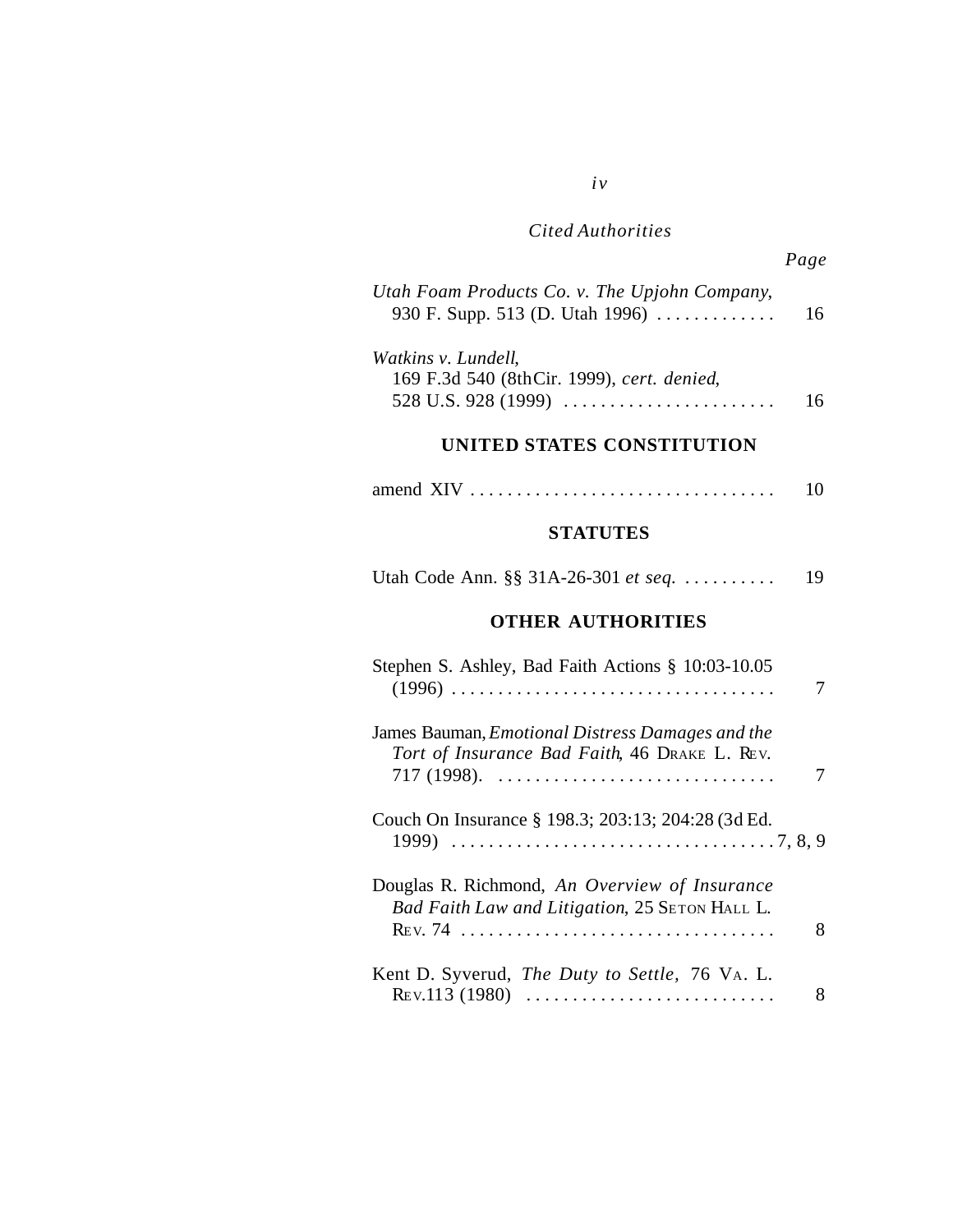#### **INTEREST OF THE AMICUS CURIAE**

The Defense Research Institute ("DRI") is an organization with more than 21,000 individual lawyer and 400 corporate members throughout the United States. It seeks to advance the cause of the civil justice system in America by ensuring that issues important to the defense bar, to its clients and to the preservation and enhancement of the judicial process are properly and adequately addressed.

These objectives are accomplished through the publishing of scholarly material, educating the bar by conducting seminars on specialized areas of law, through testimony before Congress and state legislatures on select legislation impacting the civil justice system, and by participation as amicus curiae on issues of significance to the defense bar and its clients. DRI provides a forum for the networking of state and local defense organizations who share a concern for the proper and efficient operation of the civil justice system.

Both parties provided written consents to the filing of this brief. $1$ 

### **SUMMARY OF ARGUMENT**

A corporate defendant has a due process right to "fair notice" that specific conduct it engages in could be a basis for the entry of punitive damages. If the Utah Supreme Court's improper interpretation of this Court's decision in *BMW of North America, Inc. v. Gore*, 517 U.S. 559 (1996) is

1

<sup>1.</sup> Pursuant to Rule 37(6) of the Supreme Court of the United States, DRI states that counsel for Petitioner and Respondent had no part in authoring any portion of this brief. No one other than DRI made a monetary contribution to the preparation or submission of this brief.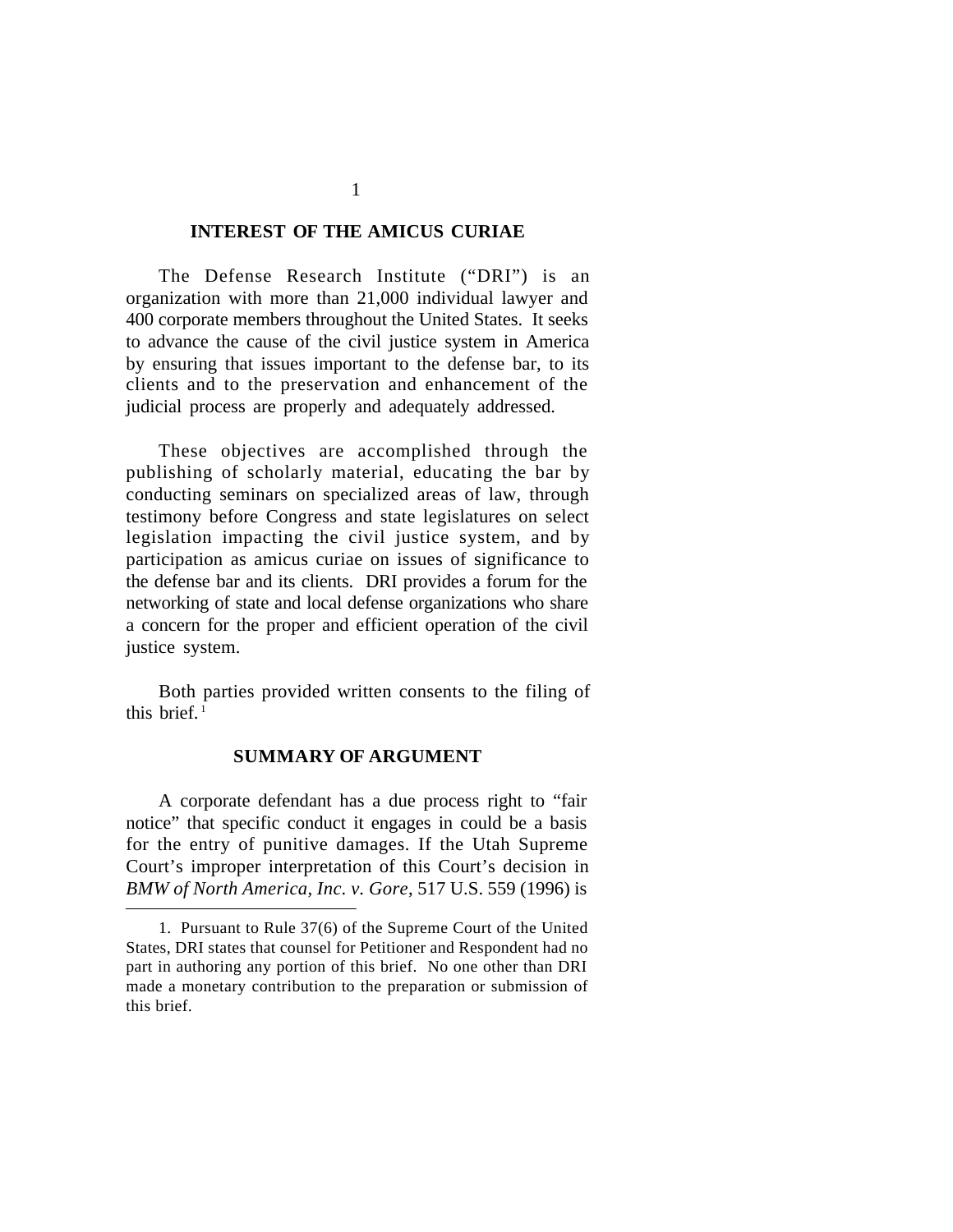allowed to stand, it will fundamentally alter and undermine important principles of due process by holding that there is no required nexus between the alleged injury to a plaintiff and the specific conduct of a defendant that leads to a punitive damage award.

The Utah Supreme Court improperly reinstated an enormous punitive damage award based on evidence of conduct virtually all unrelated and dissimilar to the conduct allegedly directed to plaintiffs and giving rise to their claim. Instead of the kind of similar conduct envisioned by *BMW*, plaintiff proffered evidence of defendant's alleged nationwide conduct over a twenty year period of time. Such evidence of clearly dissimilar, "out-of-state" and temporally remote conduct of defendant had no relationship to the conduct complained of by plaintiffs, and, as such, should not have been presented to the jury as a basis for the entry of punitive damages. A defendant should never be held liable for punitive damages based on conduct which is wholly unrelated to its alleged wrongful conduct toward the plaintiff in an individual case, and which was lawful when undertaken. Furthermore, *BMW* recognizes that conduct of the defendant corporation must be directed toward citizens of the state in which the lawsuit is brought in order for such conduct to serve as the foundation for a punitive damage award. Additionally, for conduct to act as a springboard for punitive damages it must be temporally proximate to the bad conduct which plaintiffs purportedly suffered.

The Utah Supreme Court's decision ignores the requirement in *BMW* that there must be a qualitative and geographic relationship between the conduct in the individual case and the evidence admitted on the issue of punitive damages. As such, the Utah Supreme Court's holding permits admission of 'evidence' of a so-called twenty year "pattern" or "scheme" of alleged divergent nationwide business practices that bore no qualitative resemblance, nor geographic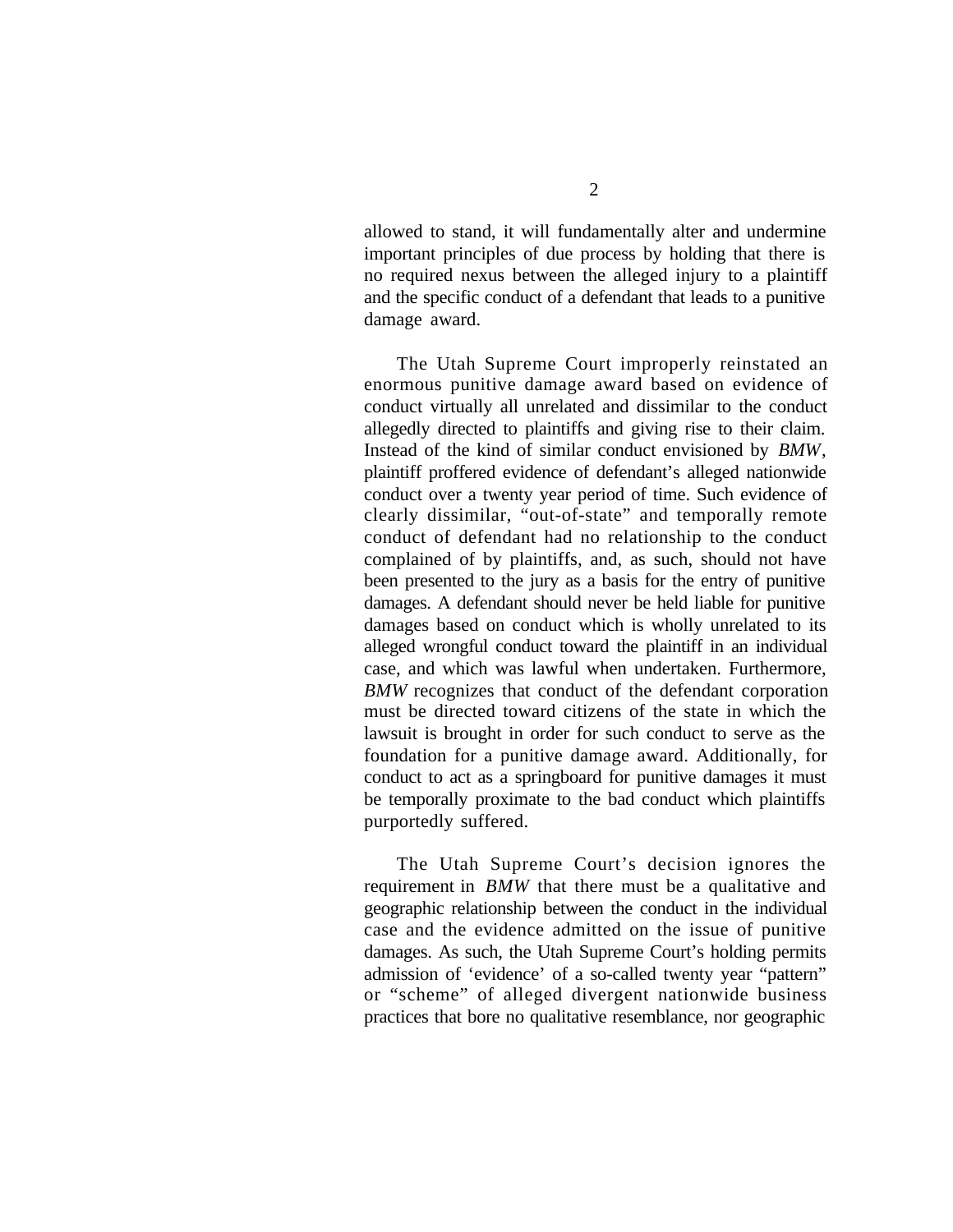or temporal relationship, to the conduct complained of by the plaintiffs in the instant case. Such an approach invites calling any conduct, even though remote in time, which jurors might find offensive, a "pattern" or "scheme", no matter how different it is from that directed to the individual plaintiffs. Evidence of such unrelated and dissimilar, out-of-state conduct should not have been allowed to form the basis of a punitive damage award against State Farm — to do so violates fundamental due process rights.

In addition, the verdict in this case is excessive under the standards set forth in *BMW*. The award of \$145 million is roughly 145 times higher than the compensatory award to plaintiffs. Any fair reading of the *BMW* guideposts to determine whether the severity of a punitive award meets constitutional muster would find this award excessive. Allowing such an irrationally excessive ratio to stand would encourage the award of punitive damages with unreasonable ratios, both in Utah and across the country, rendering *BMW* and its progeny meaningless. The problems with the 145 to 1 ratio are compounded by the Utah Supreme Court's unconstitutional reliance on defendant's purported 20 year nationwide "pattern" of conduct, which was not only almost entirely unrelated to the conduct alleged to involve the Campbells, but which was clearly lawful in the states in which the conduct occurred. In addition, the punitive award of \$145 million in this case bears no reasonable relationship to the level of punishment that could be imposed on State Farm for a violation of Utah law with respect to its handling of the third-party claim against Mr. Campbell. The issue of the quantitative disparity between the compensatory and punitive awards is integrally bound together with the Utah Supreme Court's decision to qualitatively and unconstitutionally prejudice defendant by allowing plaintiffs to string together 20 years of unrelated, dissimilar business practices in other states as evidence to support this punitive damage award.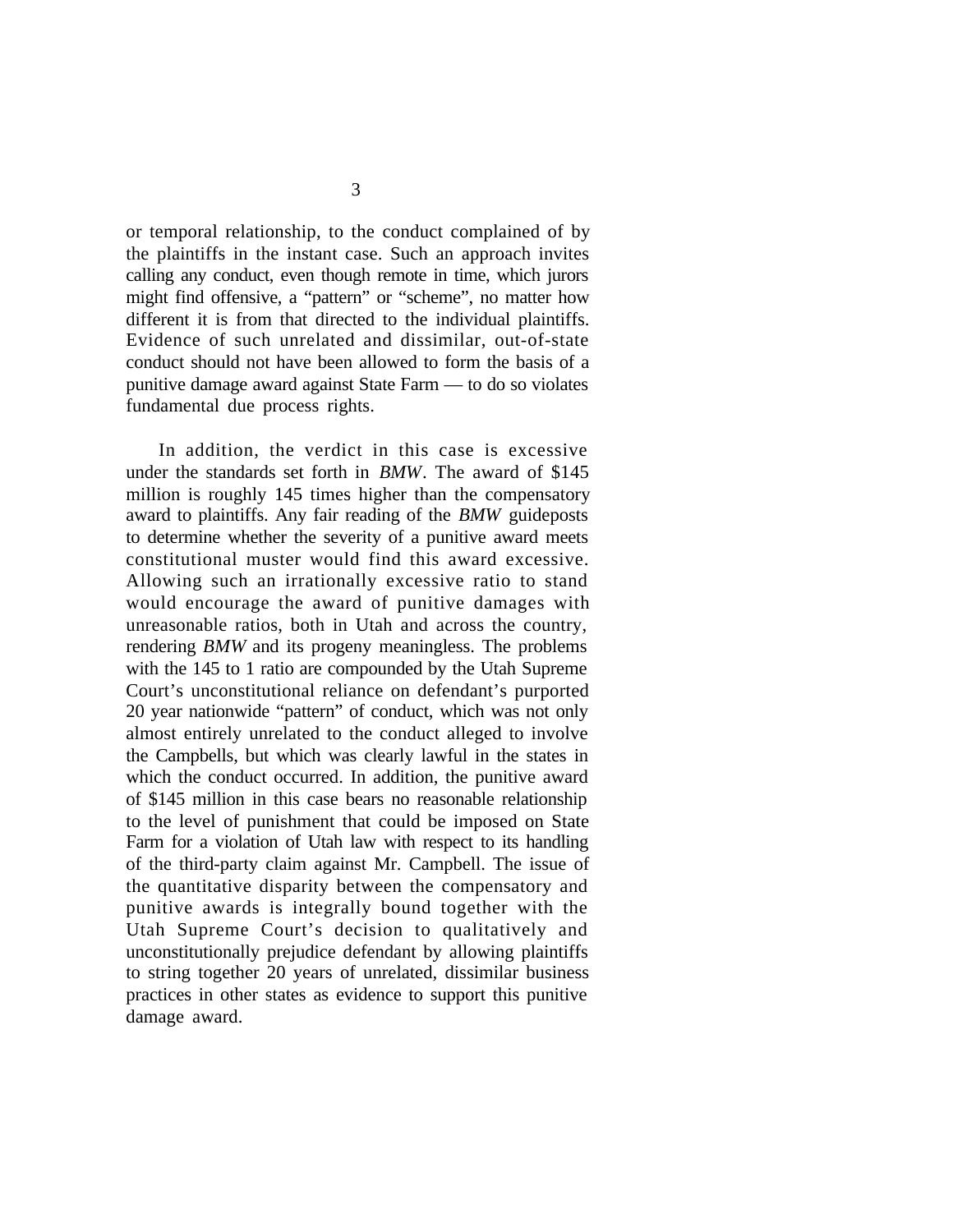#### **ARGUMENT**

## **I. The Utah Supreme Court's Ruling Effectively Eliminates a Corporate Defendant's Right to Fair Notice of What Acts of the Corporation Can Be Admissible for Purposes of Awarding Punitive Damages, in Direct Contravention of** *BMW***.**

Corporate defendants have a right to be protected from defending every act of the corporation in every case filed against them. If the decision of the Utah Supreme Court is allowed to stand this "shotgun" approach will become the rule. The potential economic impact of giving plaintiffs and juries *carte blanc* in terms of the disparate types of evidence admissible as a basis for astronomical punitive damages awards is incalculable. Importantly, there is no conceivable way the defendant would have any notice, much less fair notice, that the conduct complained of would merit punitive damages at all. "Elementary notions of fairness enshrined in our constitutional jurisprudence dictate that a person receive fair notice not only of the conduct that will subject him to punishment, but also of the severity of the penalty that a State may impose." *BMW*, 517 U.S. at 574. This "fair notice" requirement is rendered meaningless by the breadth of the Utah Supreme Court's decision supporting the wholesale admission of evidence of unquestionably dissimilar and unrelated out-of-state conduct over a 20 year time frame for the purpose of supporting an award of punitive damages.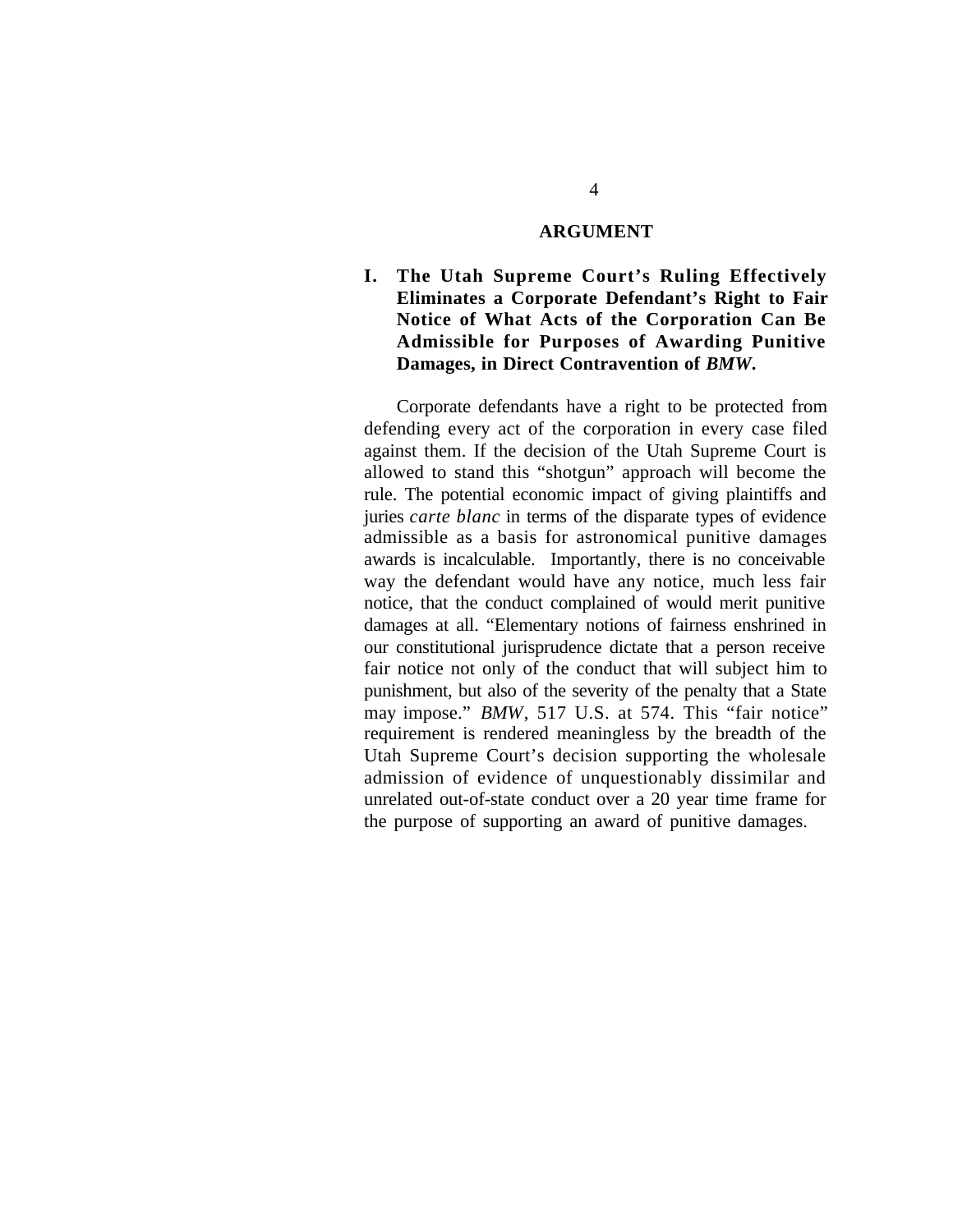## **A. The Utah Supreme Court's Ruling Impermissibly Violates Fundamental Due Process Principles by Effectively Eliminating the Requirement that Plaintiffs Must Demonstrate that Evidence of Corporate Conduct is Related to the Facts of their Individual Cases in Order to be Admissible on the Issue of Punitive Damages**

The decision of the Utah Supreme Court effectively eliminates any requirement that evidence of corporate misconduct be directly related to the alleged wrong perpetrated against the individual plaintiff in their case. By improperly characterizing evidence of State Farm's conduct in other jurisdictions and other strikingly different situations, as a "pattern" or "scheme", the Utah Supreme Court allowed admission of evidence of completely unrelated and dissimilar conduct by State Farm that bore no resemblance or nexus to the conduct complained of by plaintiffs in the underlying case. Such evidence of unrelated, dissimilar conduct should not be admissible in any phase of a lawsuit, and certainly not in the phase set aside for the assessment of punitive damages. If this case is affirmed, corporate defendants will be stripped of basic due process protection in future litigation of punitive damages by forcing them to defend against virtually any and all perceived acts of corporate misconduct, malfeasance or mistake for time periods and geographic locations vastly different from the actual complained of acts giving rise to plaintiff's case.

It is clear that every bit of evidence regarding every conceivable "bad" act of a corporation is not admissible, simply because punitive damages are at issue in an individual case. *BMW* clearly states that constitutionally permissible use of "repeated misconduct" as a basis for a punitive damage award is limited to the admission of evidence regarding "the existence and frequency of *similar* past conduct" for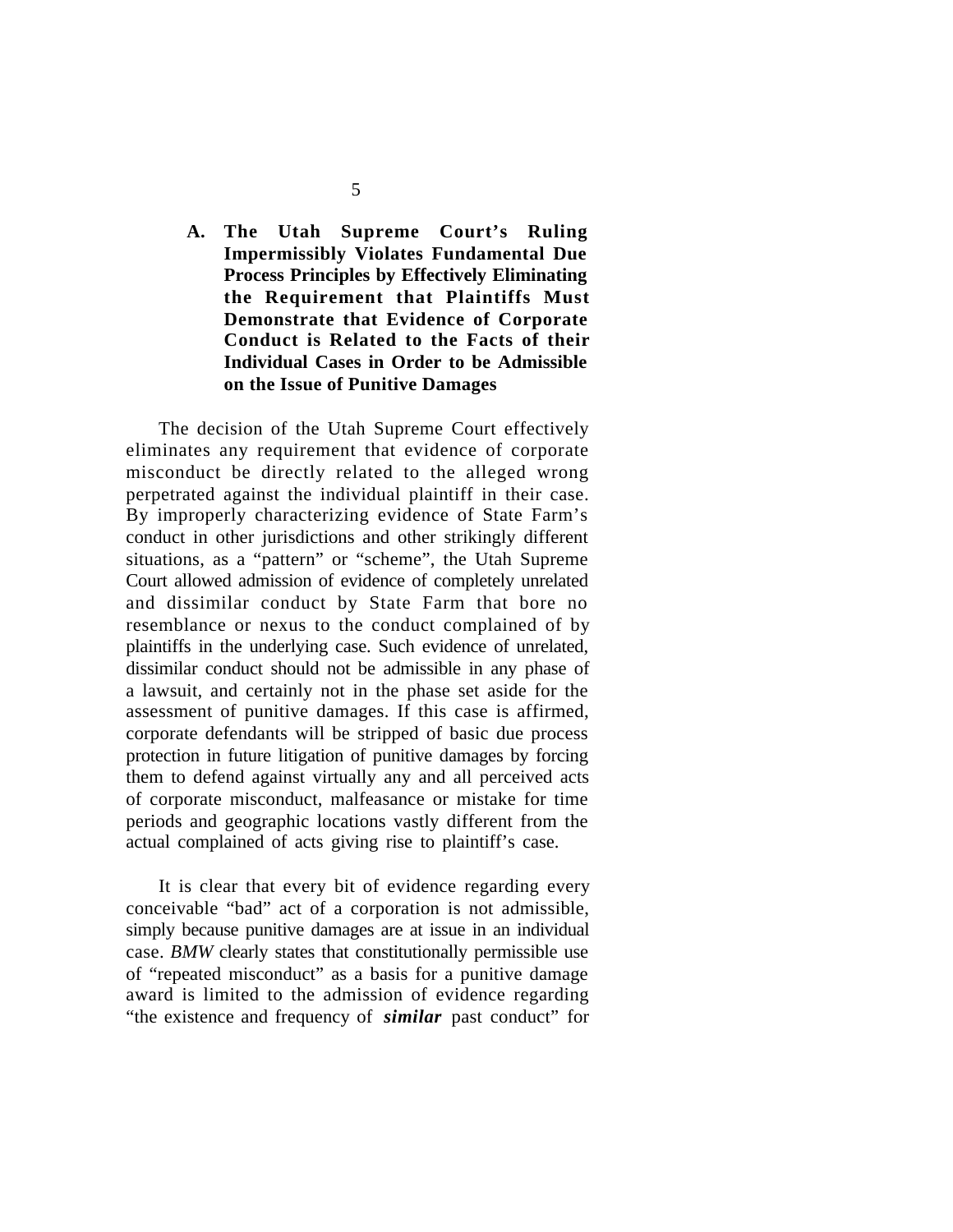the purpose of computing punitive damages. *BMW*, 517 U.S. at 577 (emphasis added). Thus, in the *BMW* case, this Court found that it was proper to consider only evidence of other customers who had experienced substantially similar failures by BMW to disclose pre-sale repairs. There is nothing in this Court's decisions remotely suggesting that due process allows a jury to impose punitive damages on a corporate defendant for alleged wrongful conduct that is factually and legally dissimilar and unrelated to the conduct complained of by the plaintiff.

In the instant case, however, the trial court placed virtually no limit on the nature and extent of evidence regarding State Farm's conduct and the Utah Supreme Court affirmed its "no holds barred" evidentiary decisions. The trial court did not limit the evidence to similar conduct as required by *BMW*. In fact, the court allowed the wholesale admission of evidence of a multitude of factually unrelated practices allegedly engaged in by defendant that had absolutely no identifiable relationship to the claims made by Mr. and Mrs. Campbell. Simply put, under the Utah Supreme Court analysis any and all conduct, no matter how factually dissimilar, no matter where or when it took place, can be alleged to be part of a "pattern" or "scheme".

The specific situation in this case was State Farm's handling of the defense of a "third-party claim" (a claim in which an insured is sued by parties who are not parties to the insurance contract)<sup>2</sup>. State Farm contested liability when its

[i]n many insurance contexts ranging from principles of causation, to the varied post-loss duties addressed here, the courts recognize the conceptual and practical difference between "First party" insurance, which is a (Cont'd)

<sup>2.</sup> As is explained in one of the leading treatises on insurance law,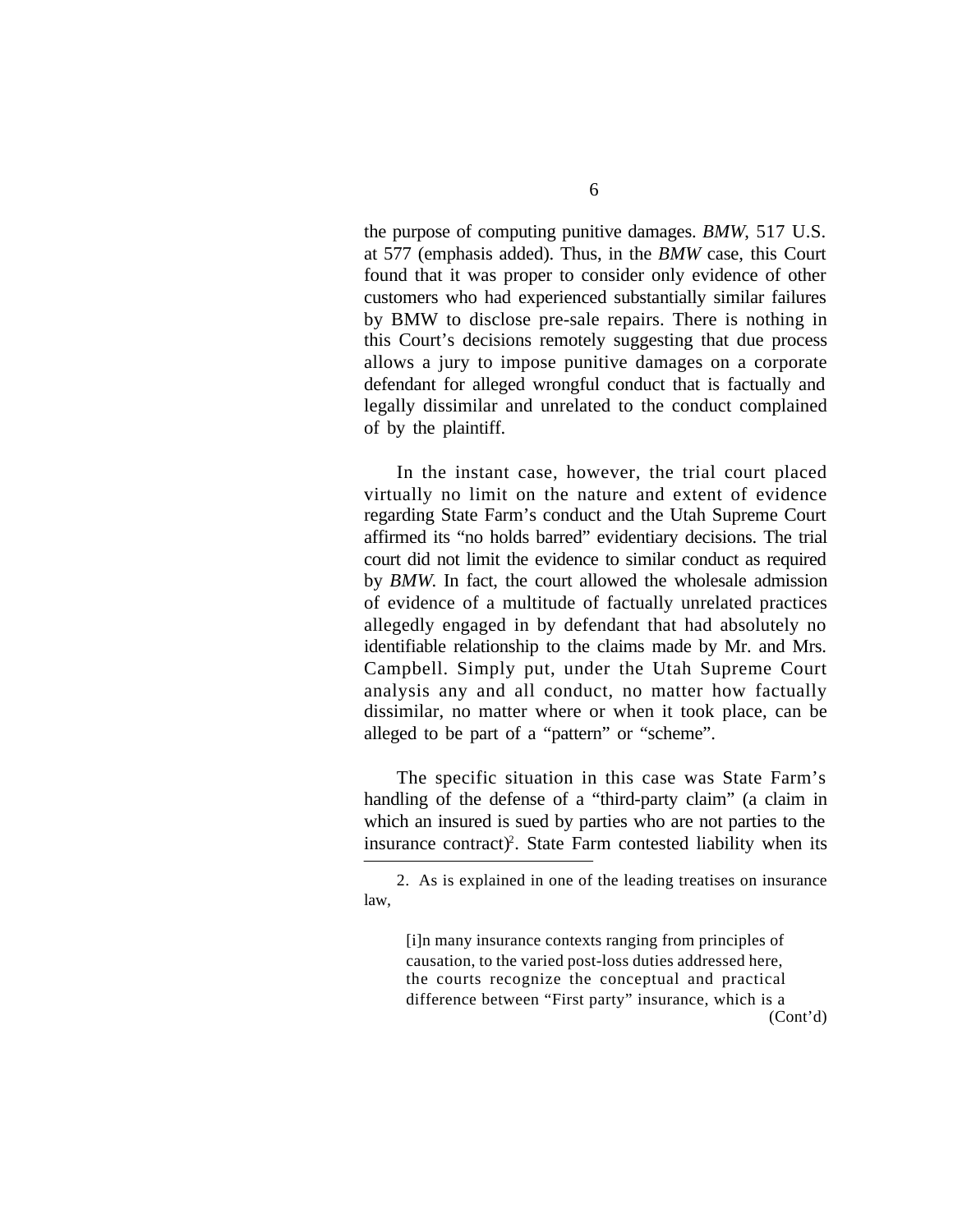insured, Mr. Campbell, was sued by third parties following an automobile accident. Rather than settle for the policy limit demand made by plaintiff, State Farm decided the case should be tried. After Mr. Campbell was found to be 100% at fault in the accident, State Farm appealed. The judgments entered against Mr. Campbell following the trial were never executed and were paid by State Farm after the lower court's ruling was affirmed on appeal.

Mr. and Mrs. Campbell employed the same counsel who had sued them in the third party case. They subsequently sued State Farm<sup>3</sup>, contending that State Farm's failure to settle

(Cont'd)

COUCH ON INSURANCE § 198.3 (3d Edition 1999).

The most obvious distinction in the claims handling context is that first-party insurance, with the sole exception of title insurance, does not involve any need for, or duty to, defend the insured. Likewise, the concept of a "duty to settle" necessarily describes very different things when applied to a third-party claimant as opposed to a first-party context in which any settlement is with the insured or a beneficiary.

#### *Id.*

3. *See, e.g.*, STEPHEN S. ASHLEY, BAD FAITH ACTIONS § 10:03-10.05 (1996) (pointing out that practice of "setting up" insurance companies began in third-party context and giving elaborate instructions on conducting the "set up"); James Bauman, *Emotional Distress Damages and the Tort of Insurance Bad Faith, 46* DRAKE (Cont'd)

contract between the insurer and insured protecting the insured's own actual losses and expenses, such as property insurance [and] "Third party" insurance, which is a contract to protect the insured from actual or potential monetary liability to a third party, such as liability insurance.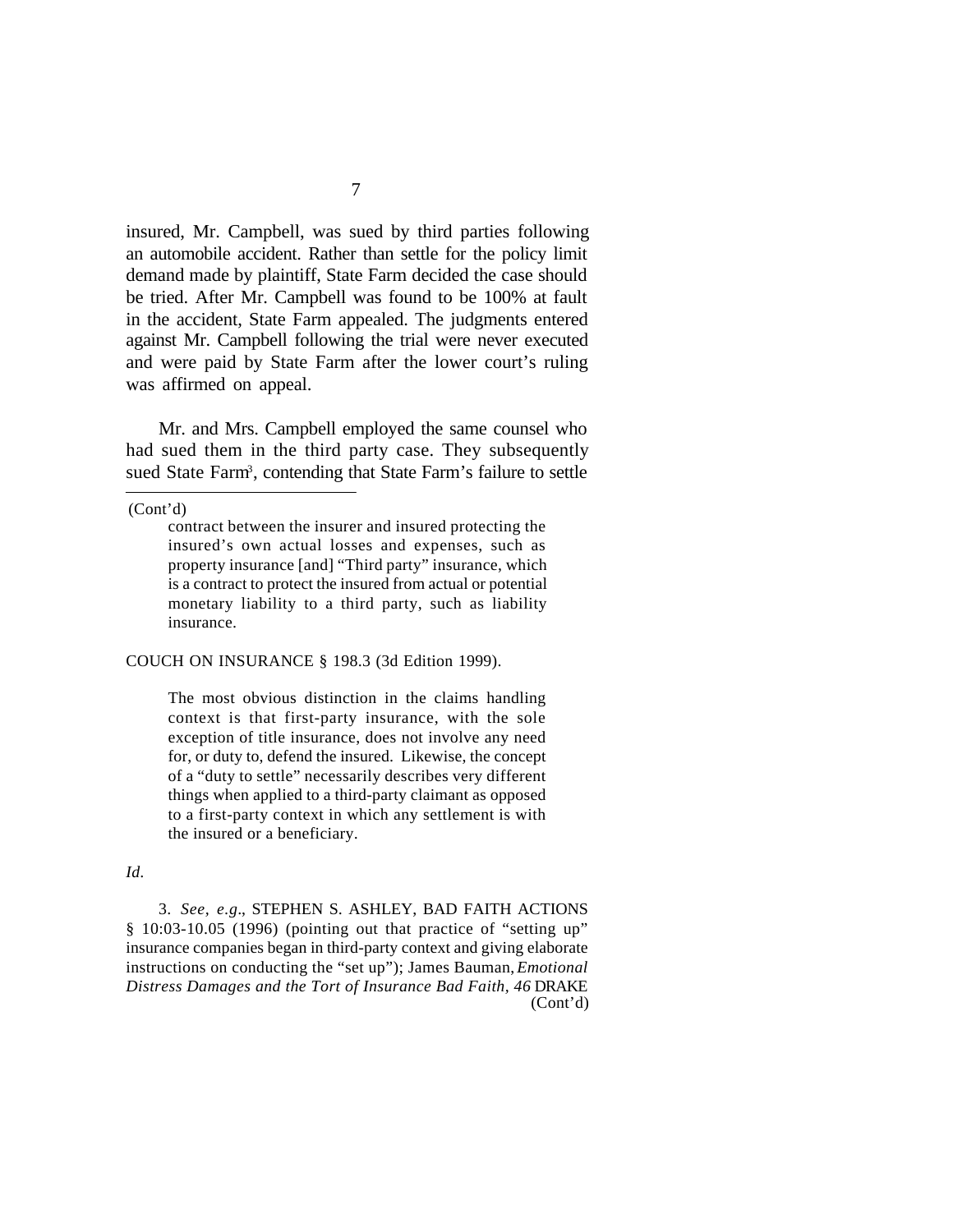the third party case within policy limits before trial was in bad faith. <sup>4</sup> During the portion of the trial pertaining to the liability of State Farm for compensatory and punitive damages, the trial court admitted evidence of a wide variety of nationwide conduct by State Farm that was completely unrelated temporally and factually to defendant's conduct in handling third party claims. Virtually all of said evidence of such purported "bad acts" took place outside of Utah and did not involve Utah residents.

For example, evidence was admitted by the trial court concerning State Farm's specification of non-original equipment manufacture (non-OEM) parts for the repair of its own insured's vehicles. This is a first party issue encompassing the duty of an insurer to its own insureds.<sup>5</sup>

#### (Cont'd)

4. The insurer's duty to settle is based on "the insurer's exclusive control over settlement negotiations, plus the inevitable conflict between the insurer's interest to pay as little as possible and the insured's interest not to suffer an excess judgment." COUCH ON INSURANCE § 203:13 (3d Edition 1999). Obviously, the insurer's decision is a difficult one, based on the vagaries and uncertainties of the jury system. Most courts have found that an insurer "must settle within policy limits where there is a substantial likelihood of recovery in excess of those limits." *Id.*

5. "Unlike the third-party case, first-party bad faith inherently involves the insurer's refusal to pay a claim of its own insured on (Cont'd)

L. REV. 717, 746 (1998) ("Knowledgeable plaintiff attorneys understand the need to 'set up' the liability insurer by making a policy limits demand, thereby triggering the insurer's duty to consider the interests of its insured."); Douglas R. Richmond, *An overview of Insurance Bad Faith Law and Litigation,* 25 SETON HALL L. REV. 74, 130 ("In recent years lecturers at continuing legal education seminars have given advice on how to "set up" insurers for bad faith claims."); Kent D. Syverud, *The Duty to Settle,* 76 VA. L. REV. 1113, 1169 (1980) (Noting that plaintiffs "attempt to 'set up' insurers for excess liability claims under current duty-to-settle law").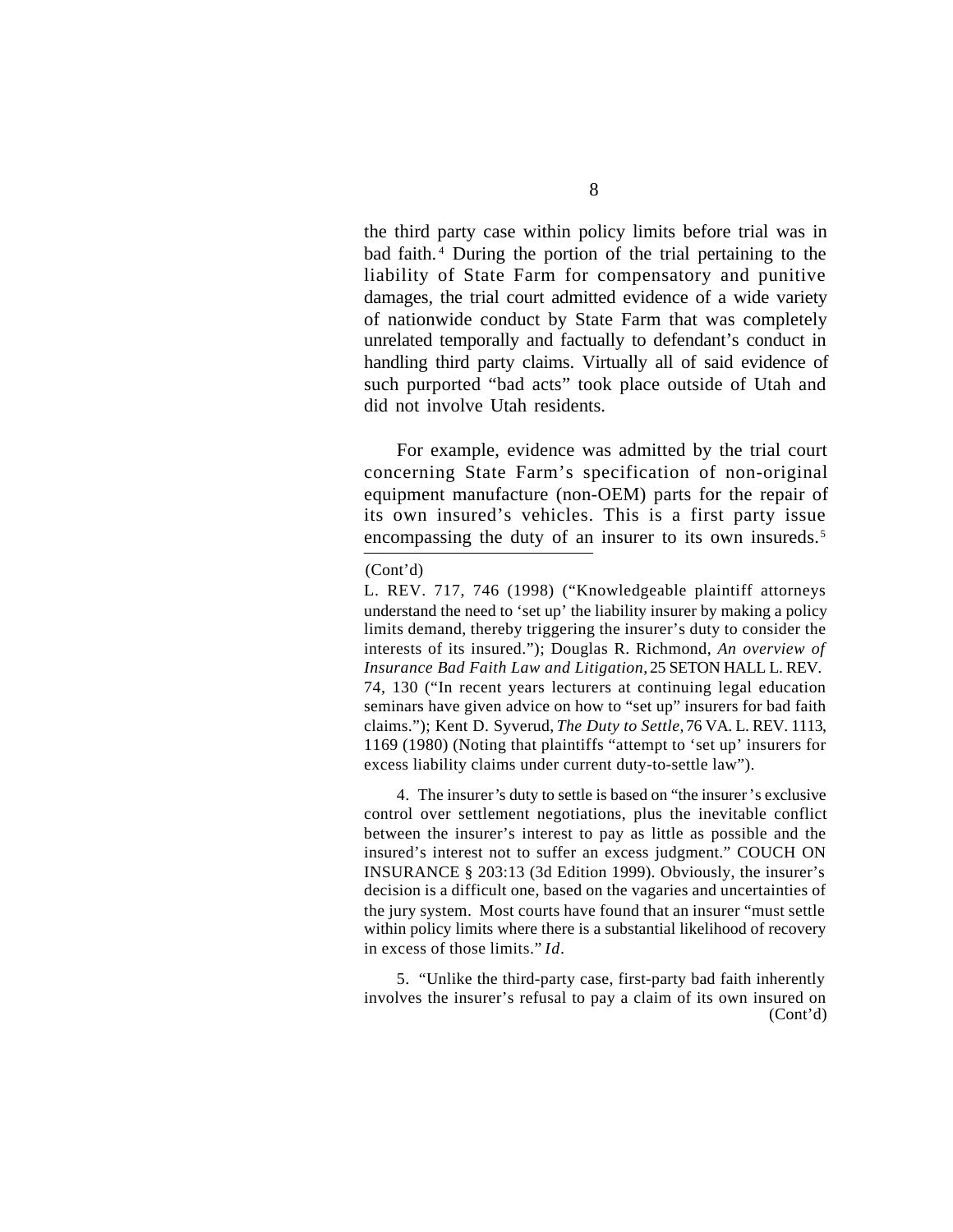There was no showing that State Farm's conduct was in violation of any insurance regulation or statute in any of the states in which the practice had occurred. Most significantly, there was absolutely no connection between the specification of non-OEM parts for repair of vehicles in a first party context and the Campbell's bad faith claim for failure to settle a third party personal injury lawsuit within policy limits.

The trial court also admitted evidence regarding the use of "first contact" settlements, i.e. settling a case with an insured at the first meeting between State Farm and its insured. As with the non-OEM conduct, this first party practice was not demonstrated to be in violation of any regulation or statute in any of the states where this conduct allegedly occurred. In fact, State Farm's settlement of claims with its own insureds was, again, completely unrelated to the bad faith failure to settle a third party claim brought by Mr. and Mrs. Campbell.

The trial court went on to list a wide variety of first party insurance practices on such disparate issues as the use of appearance allowances for hail damage claims in Colorado, the use of high-low settlement agreements in California, and the use of independent medical examiners in Arizona, Texas and Hawaii. None of these practices are illegal in the states where they occurred and thus could not be constitutionally acceptable bases for punitive damages under *BMW.* The court even allowed evidence wholly unrelated to insurance claim issues regarding alleged discrimination by State Farm against

<sup>(</sup>Cont'd)

the ground that it is not within the coverage, is overstated, or has not yet been adequately proved." COUCH ON INSURANCE § 204:28 (3d Ed. 1999). The standard regarding the alleged justification for an insurer's non-payment is the "fairly debatable" standards. *Id.* "A 'debatable reason', for purposes of determining whether a first-party insurer may be subjected to bad-faith liability, means an arguable reason, a reason that is open to dispute or question." *Id.*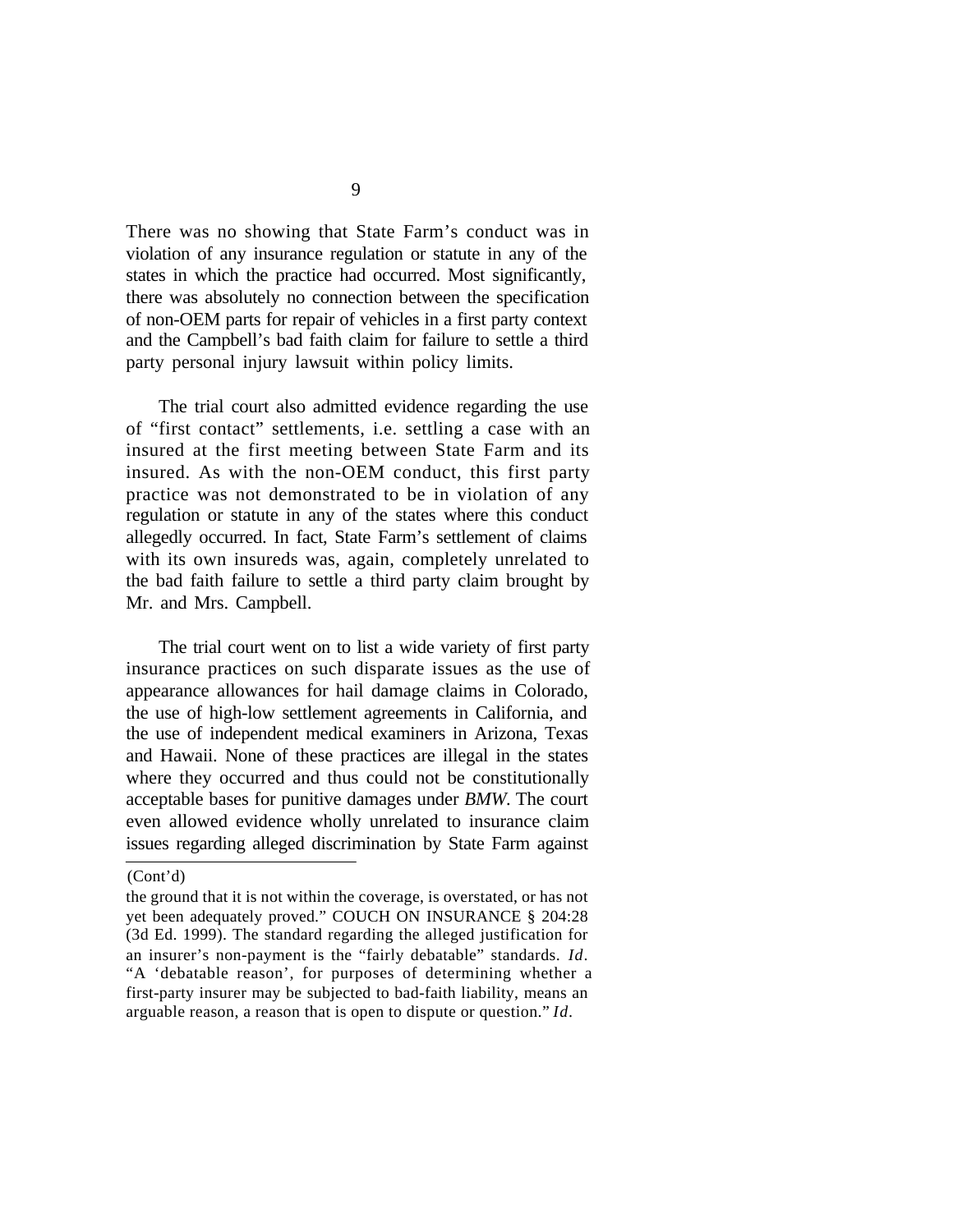women, newlyweds, the elderly, minorities and the poor. No nexus between such evidence and the Campbells' claim was even offered.

Other evidence purportedly supporting punitive damages also included class action lawsuits involving complex regulatory and first party claims issues in states other than Utah that were not in any way related to State Farm's conduct in handling third party claims in Utah. Again, Mr. and Mrs. Campbell made no allegations (nor could they) in their bad faith lawsuit that State Farm committed any of the abovelisted conduct in the handling of their third party claim<sup>6</sup>. The reason is simple — none of the conduct involves thirdparty claims practices, good or bad, and thus the conduct has nothing to do with the handling of the settlement of the claim against Mr. Campbell.

By allowing admission of evidence of a variety of disparate conduct that most certainly did not involve plaintiffs, the trial court violated State Farm's basic due process rights guaranteed by the 14th Amendment. Instead of defending itself against claims of bad faith failure to settle third party claims, State Farm was forced to defend every conceivable form of business conduct, from the esoteric (non-OEM parts), to the inflammatory (discrimination allegations). There was simply no way for State Farm to effectively defend its conduct on every single type of controversial practice or alleged wrongdoing by an employee

<sup>6.</sup> It is important to note that the litany of alleged practices that plaintiffs introduced into evidence against State Farm *are separate and distinct from each other.* Even a cursory review of the vastly dissimilar conduct alleged to have been improper demonstrates that there is not even a nexus between and among such practices which meets the due process standard of similarity for admissibility under *BMW*.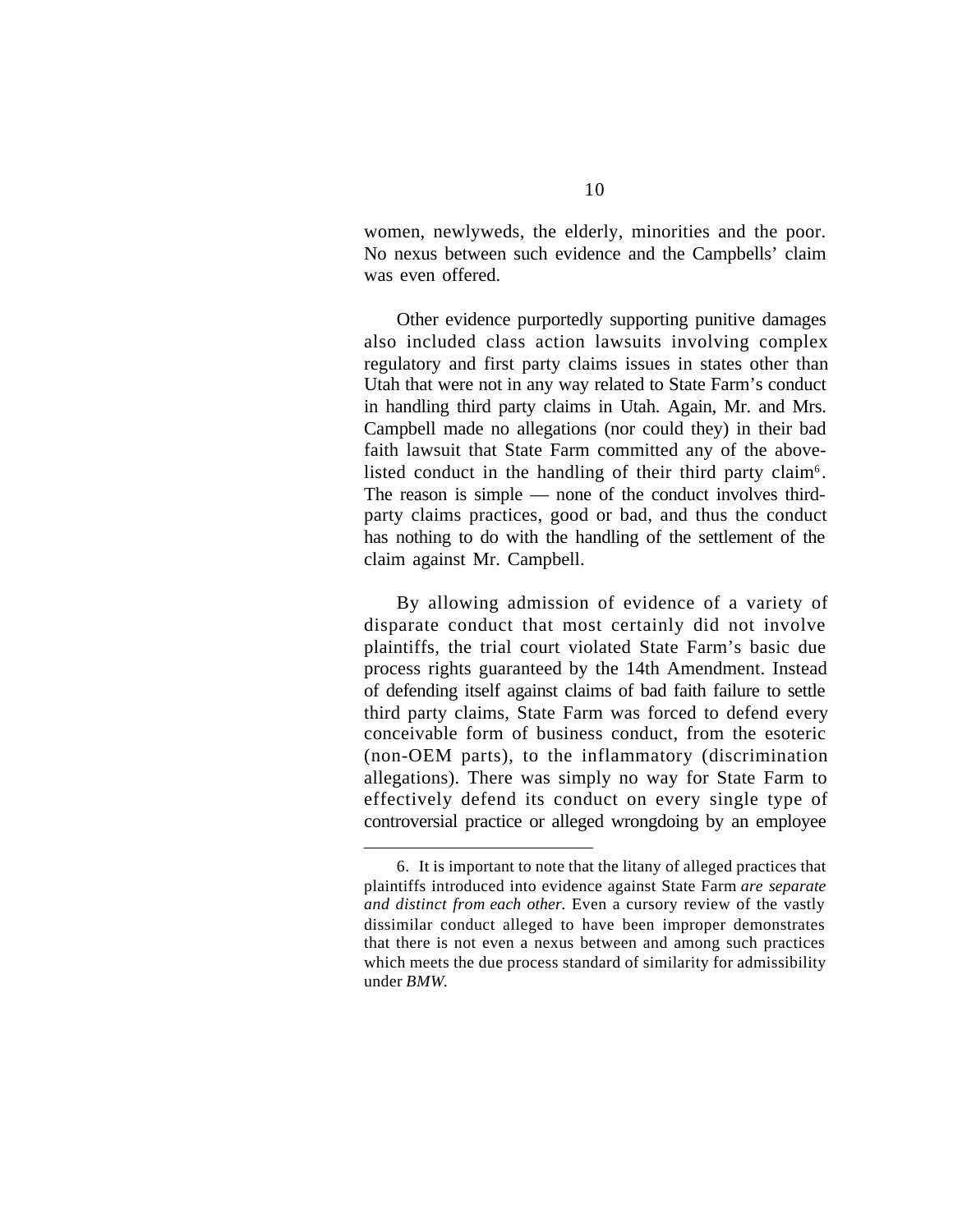or agent, nor should it have been required to do.<sup>7</sup> It is inconceivable that conduct legal in the state where it occurs could provide the foundation for an award of punitive damages elsewhere; however, this is exactly what the decision below embraces. More importantly, the constitutional protections of the due process clause are in place to prevent such an impossible and patently unfair task.

The impact of the Utah Supreme Court's ruling in Campbell, if affirmed, is far-reaching and would render corporations virtually defenseless in cases in which punitive damages are sought. Corporations would be forced to defend their broad-based business practices with regard to every unrelated "bad" act they ever engaged in, but also including legal practices that might offend the sensibilities of jurors, without any time or geographic constraints. Under the Utah Court's ruling, a plaintiff would be allowed to enter evidence of alleged corporate misconduct, no matter how unrelated to the claims of that particular plaintiff, as long as the plaintiff linked all the practices together by calling it a "pattern" or "scheme" — even if the "pattern" or "scheme" was nothing

<sup>7.</sup> It should not be overlooked that the evidence introduced by plaintiff of State Farm's conduct covered over 20 years. Not only was this evidence dissimilar to the conduct complained of by plaintiffs, it was also remote in time. Even if the dissimilar out-ofstate conduct alleged by plaintiff took place, and even if such conduct was in some way offensive to the jurors, much of the "evidence" was simply too remote in time to be relevant or reliable. As such, it was improper for the Utah Supreme Court to punish State Farm based, even in part, on alleged conduct that is as much as 20 years removed from the conduct purportedly directed to plaintiffs.The further removed in time the proffered evidence of the "pattern" or "scheme" is from the acts directed to plaintiffs, the more similar it must be, keeping in mind that if too far removed it can no longer be considered evidence of a "pattern" or "scheme" at all. This analysis is not helpful here, as the alleged "pattern" or "scheme" evidence proffered did not meet even the minimum constitutional threshold of similarity under *BMW*.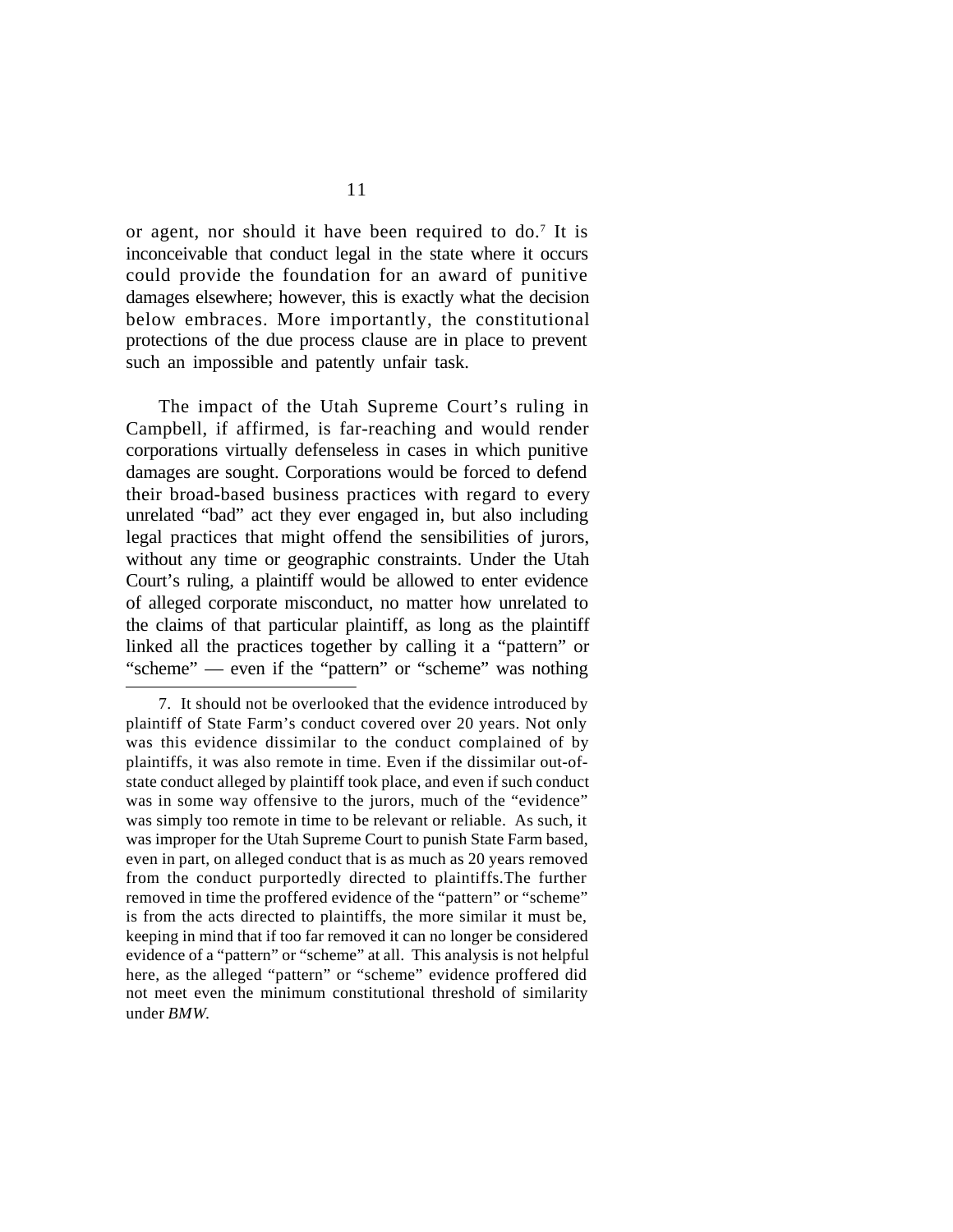more than a contention that the corporation was doing such acts as a part of its mission to turn a profit for its shareholders. The glue which holds the "scheme" together is profit, which is the overarching goal of most businesses, without which they would all cease to exist. Thus, virtually any act which could lead to a profit can be labeled a "pattern" or "scheme". All conduct, even legal conduct in other states remote in time becomes fodder for punitive damage submissions. Such an approach requires only the plaintiff's counsel spin-doctor divergent business practice as putting profit above all else. This cannot be the law. If it becomes the law, the economic crisis it portends has seen no equal.

The following examples demonstrate the absurdity of the Utah Supreme Court's Position, when applied to other types of corporate defendants. If a consumer is suing an auto manufacturer on a warranty theory claiming that the paint faded after only 10 months of exposure to the elements in violation of a written warranty there is no basis to admit evidence that it closed a factory down the street, laying off thousands of workers, to increase or at least to attempt to make a profit. Clearly this is lawful conduct but still might inflame a jury. Similarly, if a pharmaceutical manufacturer is sued for age discrimination, evidence of alleged improper conduct with regard to its reporting of adverse events on a prescription drug that was ultimately recalled, should not be admissible, no matter how egregious the conduct of the company with regard its failure to report.

Simply put, the conduct complained of by a plaintiff **limits** the type of evidence that is admissible for the purposes of awarding and computing punitive damages. The *BMW* case clearly states this principle, requiring substantial similarity between the evidence admitted and the wrongful act allegedly committed with respect to plaintiff. The Utah Supreme Court failed to heed this requirement. Fundamental due process is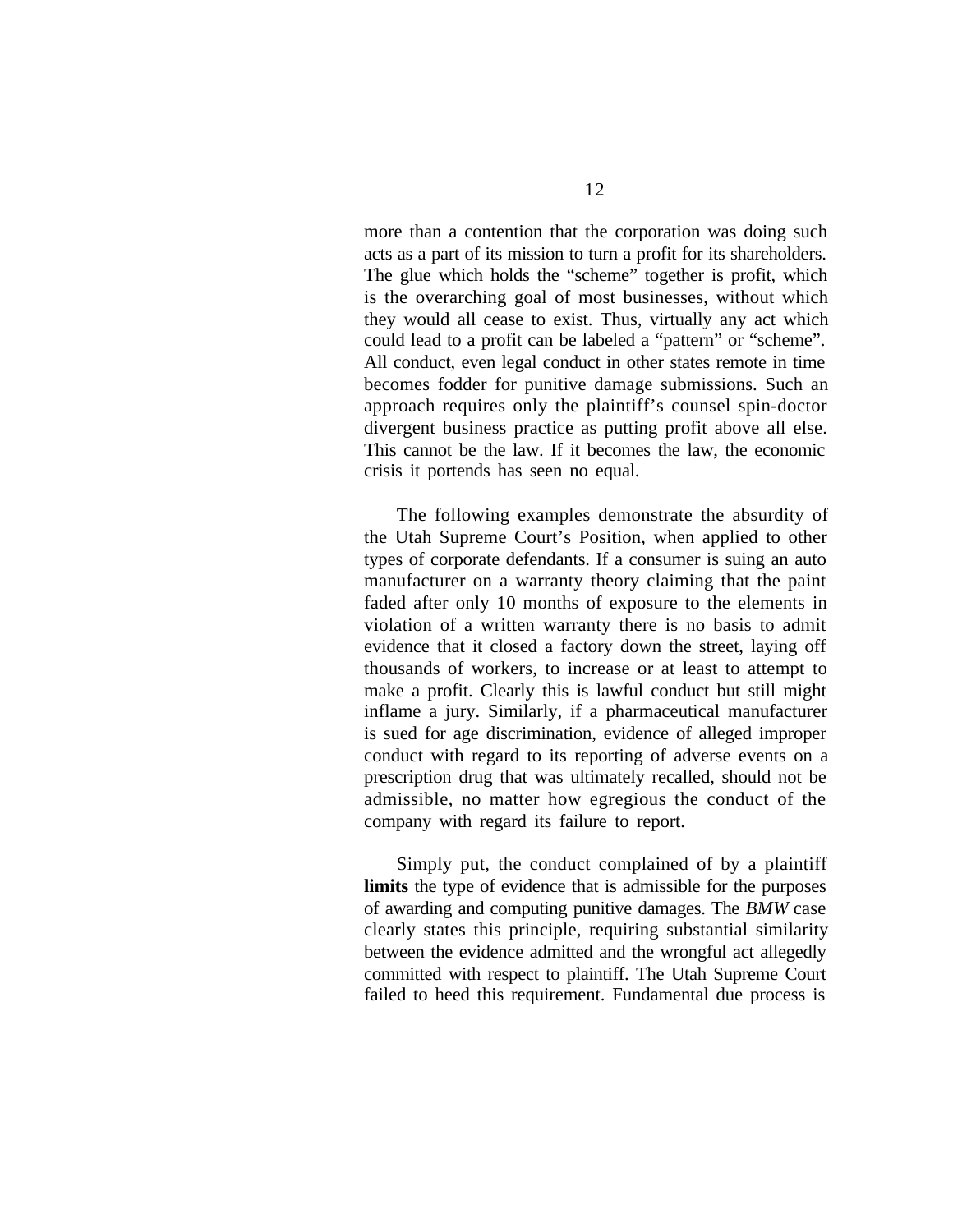violated when a corporate defendant is forced to defend against wide-ranging allegations of wrongdoing that have no nexus to the facts of the case at bar.

## **B. The Utah Supreme Court's Admission of Out-of-State Conduct Evidence Impermissibly Exceeds the Mandate of this Court in** *BMW***.**

The federal inquiry into the excessiveness of a punitive damage award "appropriately begins with an identification of the state interests that a punitive award is designed to serve." *BMW*, 517 U.S. at 568. Due process requires that an award must be reasonably related to a State's interest in deterring and punishing unlawful conduct against its consumers for actions taken within its borders, as opposed to attempting to change the defendant's conduct in other states. *Id.* at 568-74. Due process protects a corporate defendant from having to defend lawful actions that took place outside the forum state for purposes of determining the computation of punitive damages. *Id.* at 574.

This Court has held that evidence of out-of-state conduct is only admissible if it is substantially similar to the conduct complained of by plaintiff (such as pre-sale repair of the plaintiff's car in the *BMW* case) and only then to assess the reprehensibility of the conduct involved. Such evidence is admissible for the sole purpose of attempting to assess the degree of reprehensibility of the defendant's conduct for purposes of determining the amount of punitive damages not as an independent basis for imposing punitive damages. Unfortunately, the Utah Supreme Court seemed to get it backwards, justifying as the foundation for punitive damages a wide variety of unrelated and dissimilar conduct that did not take place in Utah. Further, the Utah Supreme Court's decision stretched the bounds of credulity by admitting evidence of differing insurance practices that were legal in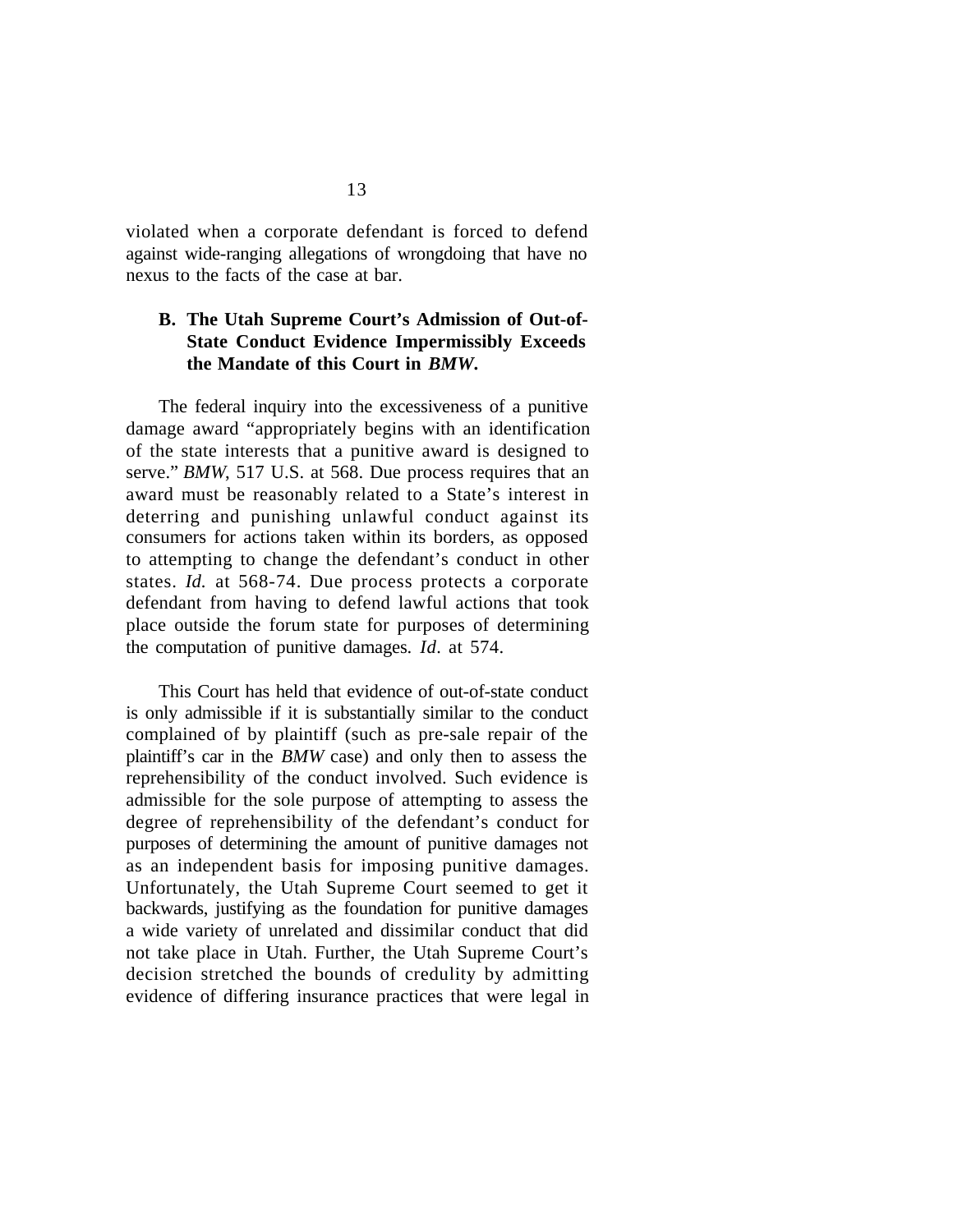the states in which the conduct occurred, in clear violation of the *BMW* prohibition on attempting to punish a defendant for lawful behavior in another state. Frankly, without the extraterritorial evidence it is inconceivable that a jury would have been so inflamed as to award 145 million dollars.

The due process limits on the admissibility of out-ofstate conduct evidence is governed by the fundamental requirement that the evidence be substantially similar to the act complained of by the plaintiffs, even if the conduct alleged would be illegal in the foreign state.<sup>8</sup> Instead of limiting the admission of such unrelated or dissimilar evidence, the Utah Supreme Court allowed an endless parade of testimony on conduct that had nothing to do with the issue in the Campbell lawsuit, which did not take place in Utah, and without any temporal relationship to the acts complained of. The artifice of labeling such dissimilar conduct as a "pattern" or "scheme" does not magically convert unrelated, out-of-state evidence occurring over 20 years into "similar" practices. Due process clearly does not allow such a subterfuge to take the place of the legitimate and critical evidentiary gatekeeping function of the judiciary. Obviously, when State Farm was put on trial for 20 years of simply being State Farm, it was virtually

<sup>8.</sup> The Utah Supreme Court's decision to allow admission of out-of-state conduct that is legal in the foreign state is also disturbing in that it aggressively encroaches upon the constitutional principle of comity and full faith and credit. In effect, Utah is punishing State Farm for conduct that is legal in another state. In doing so, Utah is *not* granting full faith and credit to the laws of these foreign states. Rather, Utah is punishing State Farm for conduct that is either legal, or, at least, not prohibited, in the state where the conduct occurred. The Utah Supreme Court should not be allowed to effectively apply Utah law to extraterritorial conduct. Utah must give full faith and credit to the statutes and regulations of foreign states. In order to do this, Utah must not admit evidence of out-of state conduct that is either legal or not prohibited in that state for purposes of awarding and/or calculating punitive damages in Utah.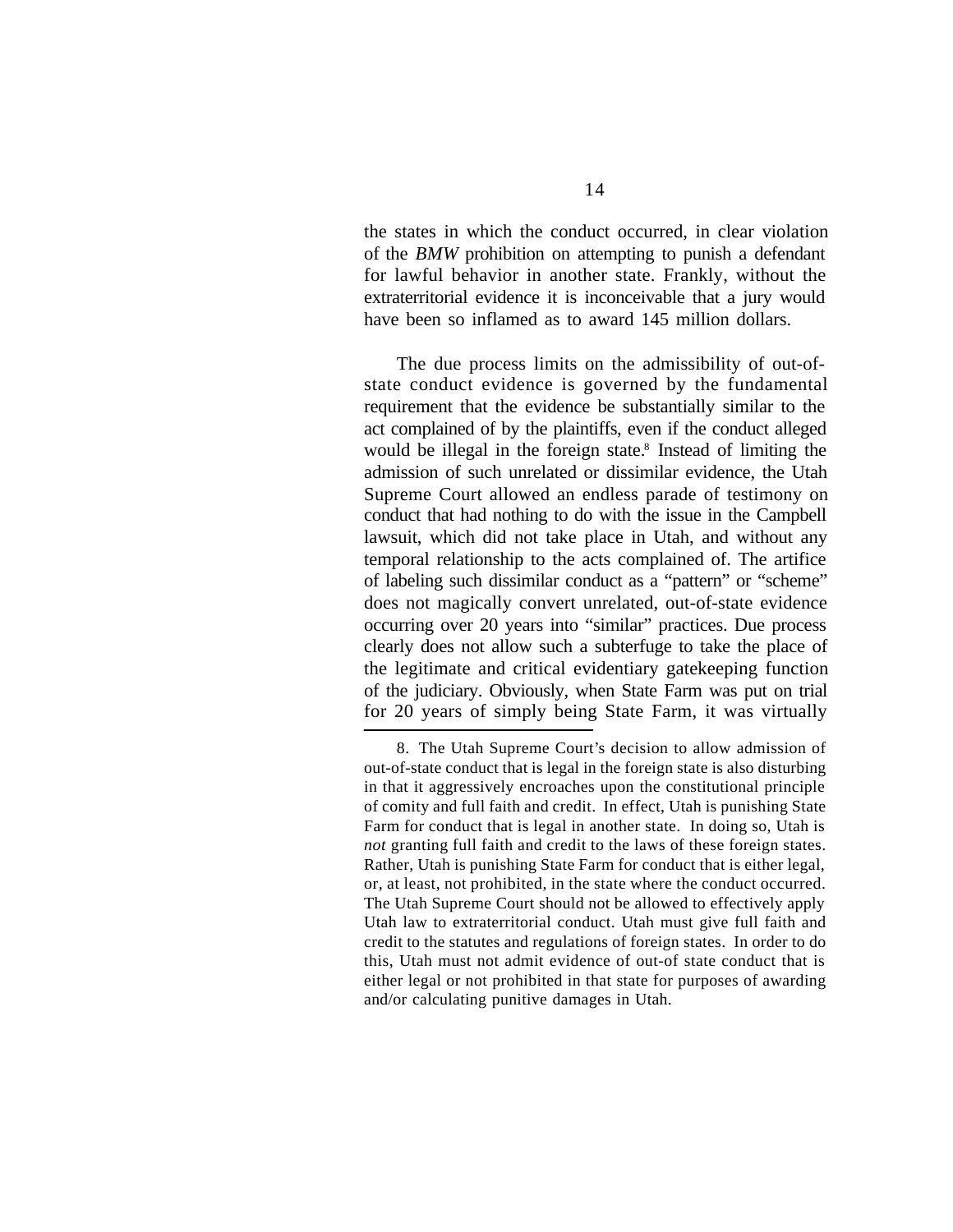impossible to adequately and effectively defend each and every allegation of wrongdoing.

**II. The Punitive Damages Award Which Bears a Ratio of 145 to 1 Has No Reasonable Relationship to the Compensatory Award; Likewise it Bears No Rational Relationship to the Civil or Criminal Penalties Available, and, If Left Standing, Likely Will Foster Other Unreasonably Excessive Awards.**

The verdict in this case is excessive under the standards set forth in *BMW*. The punitive award of \$145 million is roughly 145 times higher than the remitted compensatory award to plaintiffs. Any fair reading of the *BMW* factors would render such an award excessive.

In determining whether a punishment is grossly disproportionate to the gravity of a tortfeasor's behavior, this Court identified three separate but interrelated guideposts that must be considered: (a) the degree of reprehensibility of the tortfeasor's conduct; (b) the disparity between the harm or potential harm suffered by the injured party and the punitive damages awarded; and (c) the difference between this remedy and the **civil or criminal penalties authorized or imposed in comparable** cases. *BMW*, 517 U.S. at 574-75. Without question, this Court intended that these guideposts protect a tortfeasor's constitutional right to receive fair notice not only of the conduct that would subject the tortfeasor to punishment, but also of the severity of the penalty that could be imposed. *Id.* at 575. By upholding an award of punitive damages with a ratio of 145 times actual damages, the Utah Supreme Court endorsed an unconstitutional ratio of grossly excessive proportions.

Although it is true that there is no mathematical formula that is routinely applied to measure the proper ratio, punitive damages must bear a "reasonable relationship" to the compensatory damages. *Id.* at 580. Furthermore, the Court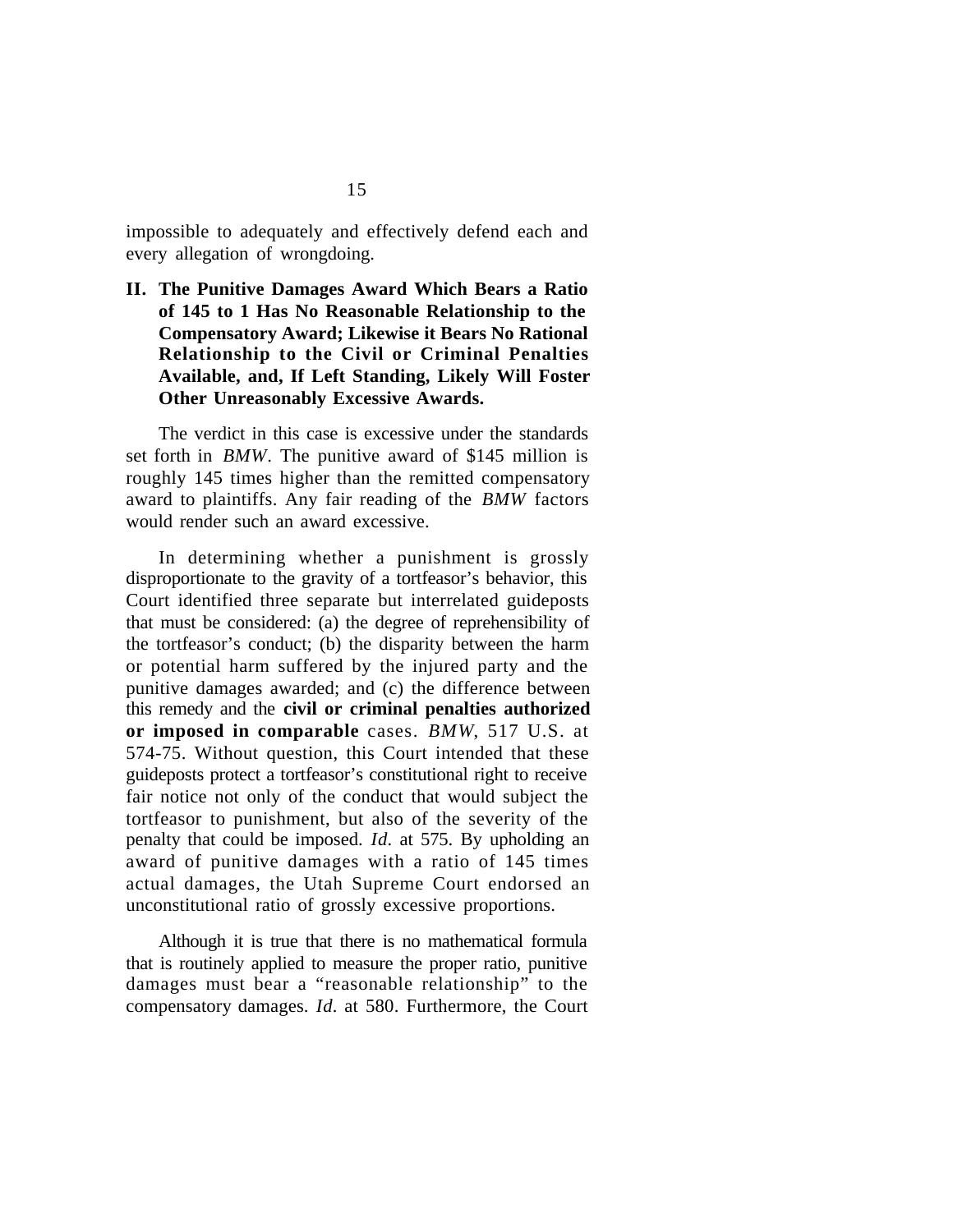concluded in a prior case that a punitive damages award of "more than 4 times the amount of compensatory damages" might be "close to the line." *Pacific Mut. Life Ins. Co. v. Haslip*, 499 U.S. 1, 23-24 (1991).<sup>9</sup> Similarly, this Court upheld a ratio of not more than 10 to 1 when the punitive award was compared to the harm that might have been caused if the tortious plan had succeeded. *TXO Prod. Corp. v. Alliance Resources Corp.*, 509 U.S. 443, 460 (1993).

Courts of appeal applying the BMW factors have held that punitive damages awards in the range of 12 to 50 times actual damages to be **constitutional**. <sup>10</sup> But appellate courts have also concluded that ratios of 14.89 to 1, 30 to 1, 100 to 1, and 320 to 1 were unconstitutionally excessive.<sup>11</sup>

10. *See Bielicki v. Terminix Int'l Co., L.P*., 225 F.3d 1159 (10th Cir. 2000) (upholding a ratio of 12 to 1 where plaintiffs suffered permanent, chronic injuries from defendant's employee's spraying of toxic pesticides in their presence); *Grabinsky v. Blue Springs Sales, Inc*., 203 F.3d 1024 (8th Cir. 2000), *cert. denied*, 531 U.S. 825 (2000) (affirming approximate ratio of 27 to 1 on numerous violations of the Missouri Merchandising Practices Act); *Romano v. U-Haul Int'l*, 233 F.3d 655 (1st Cir. 2000) (finding ratio of 19 to 1 to be constitutionally acceptable in a Title VII action); *Jeffries v. Wal-Mart Stores, Inc.*, 2001 U.S. App. LEXIS 16753 (6thCir. 1998) (refusing to remit punitive damages of \$2,500 when only \$1 in compensatory damages had been awarded on plaintiff's Title VII claim).

11. *Watkins v. Lundell*, 169 F.3d 540 (8th Cir. 1999), *cert. denied,* 528 U.S. 928 (1999) (reducing punitive from \$3.5 million to \$940,000 when actual damages awarded were \$235,000 on breach (Cont'd)

<sup>9.</sup> In Utah, even prior to *BMW, '*the general rule' is that ratios above 3 to 1 for smaller awards (below \$100,000) are excessive, and that the acceptable ratio appears lower than 3 to 1 for larger awards (above \$100,000). *Utah Foam Products Co. v. The Upjohn Company*, 930 F.Supp. 513, 526 (D. Utah 1996) (citations omitted). Obviously, the award in this case greatly exceeds the ratios previously set forth as acceptable by state courts in Utah even prior to *BMW*.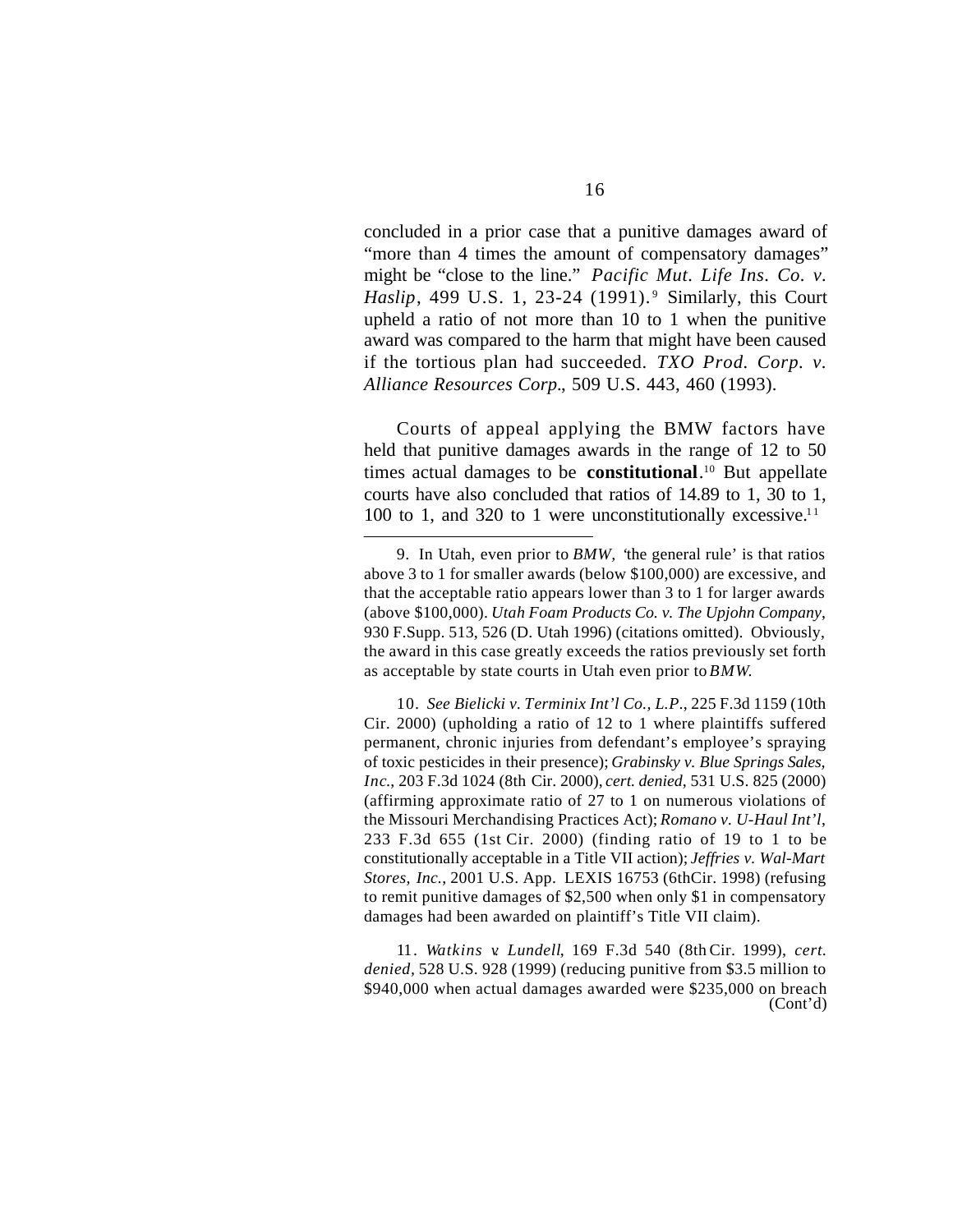If this punitive damage award is allowed to stand, defendants across the country will be faced with the virtually impossible task of distinguishing the award here, each time a plaintiff cites *Campbell* in support of an egregiously excessive punitive award. Undeniably, if it is concluded these facts and conduct in *Campbell* support punitive damages 145 times higher than an already significant compensatory damages award, this Court's decisions in *BMW* and *TXO* are rendered meaningless — there will remain no constitutional protection for a defendant in a punitive damage claim.

Furthermore, the Utah Supreme Court's decision allowed a punitive damage award based on a voluminous and virtually unlimited amount of evidence of alleged bad acts of State Farm that took place outside the state of Utah and which, because of their nature, most certainly did not happen to the plaintiffs. This evidence was improperly admitted, and substantially prejudiced the jury's determination of the reprehensibility of State Farm's conduct.

(Cont'd)

of contract and fraud claims because conduct that justified a 4 to 1 ratio was not reprehensible enough to support a 1489 to 1 ratio); *Rubinstein v. Administrators of the Tulane Educ. Fund*, 218 F.3d 568 (5thCir. 2000) *cert. denied*, 121 S. Ct. 1393 (2001) (reducing punitive damages of \$75,000 to \$25,000 when actual damages for a single act of retaliation under Title VII awarded were \$2,500 because the facts, analyzed under *BMW*, did not justify a ratio of 30 to 1, but could support a ratio of 10 to 1); *Kimzey v. Wal-Mart Stores, Inc*., 107 F.3d 568 (8th Cir. 1997) (finding an award of \$5 million in punitive damages, previously reduced from \$50 million, excessive and reducing punitive award to \$350,000 on plaintiff's hostile work environment and constructive discharge claims); *Johnson v. Combustion Eng'g, Inc*., 170 F.3d 1320 (11thCir. 1999), *cert. denied*, 528 U.S. 931 (1999) (reducing a punitive damages award of \$15 million to \$4.35 million when the aggregate actual damages were \$47,000 because a ratio of 320 to 1 was excessive and the 100 to 1 ratio was the maximum permitted by the constitution).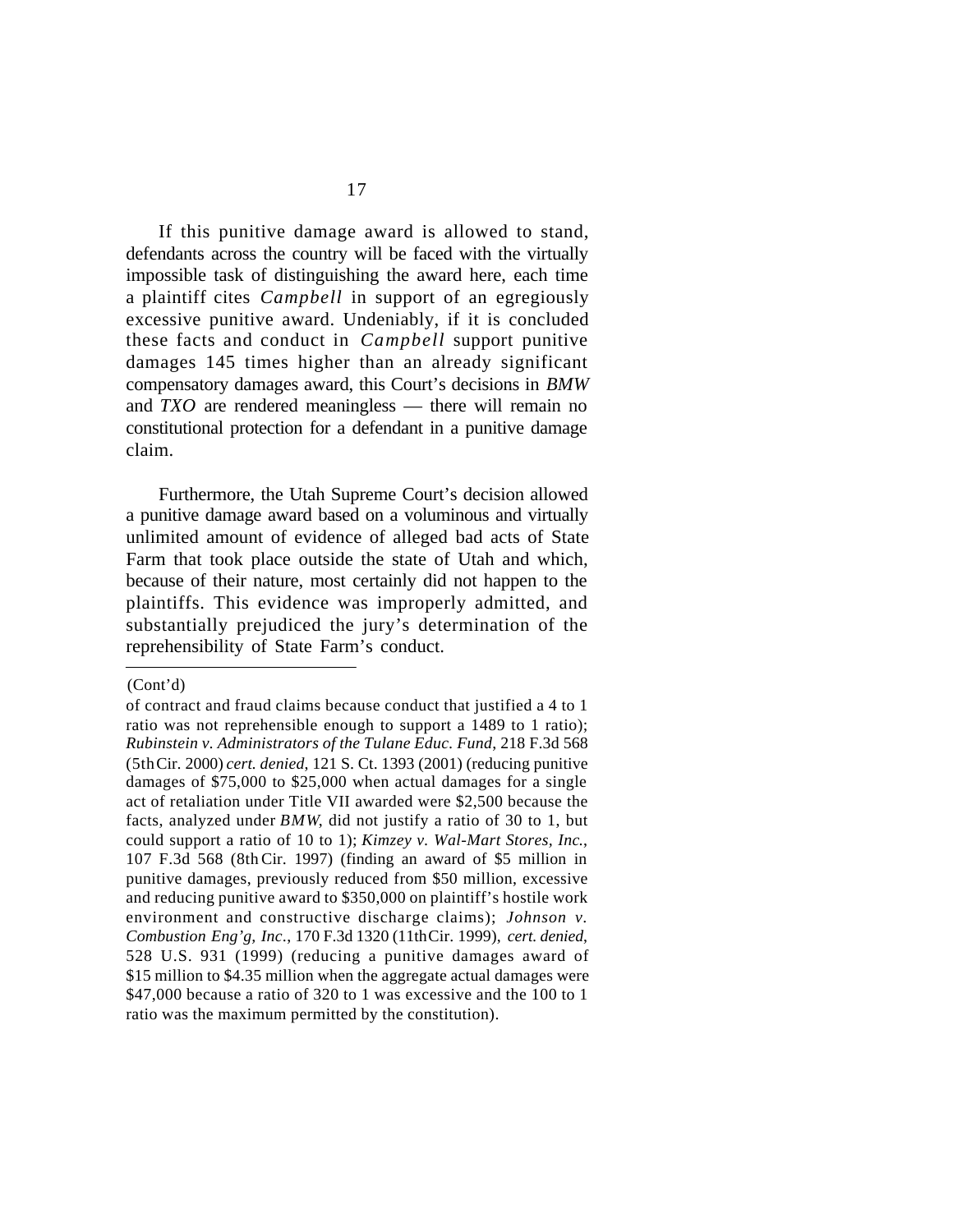Cumulatively, such evidence was likely to and did inflame the jury's passions against State Farm, despite the fact that such conduct had nothing to do with plaintiffs or their claim. This is exactly why plaintiffs needed to and did overreach in terms of the evidence offered, because if only relevant and constitutionally admissible evidence were offered as mandated by *BMW*, there would likely have been no punitive damage award.

If the court had properly limited the evidence to similar conduct, the jury would have seen that not a single State Farm insured had ever paid any money on an excess judgment in Utah, and, in fact, only the Campbell's were ever subject to that remote possibility. In essence, out of the 29,497 third party claims handled in Utah between 1980 and 1994 by, State Farm, only 438 claims were tried to a verdict. Of these 438 cases, 396 resulted in a finding of either no liability or a verdict lower than State Farm's offer. Only seven claims resulted in an excess verdict, all of which were resolved so that the insureds did not pay a dime. Obviously being right such a high percentage of the time is not and could be shown to be a "pattern" of conduct that is willfully wrong. Depending on how one defines being right, the evidence at the low end shows defendant was right, 431 out of 438 times, (98.6%) or at the high end 29,496 out of 29,497 times (99.9966%). This incredibly high success rate occurred in the difficult decision making milieu of contested liability and sometimes speculative damages. Evaluating settlement of any claim or lawsuit is an exceeding complex process involving difficult factual analysis, legal acumen, as well as a multiplicity of intangible factors. Plaintiffs obviously recognize that defendant's conduct, which actually could be constitutionally described as similar, was not likely to inflame the jury or result in punitive damages. Undoubtedly, instead they took every act that they thought a jury might find offensive, even if legal, and labeled it part of the "pattern"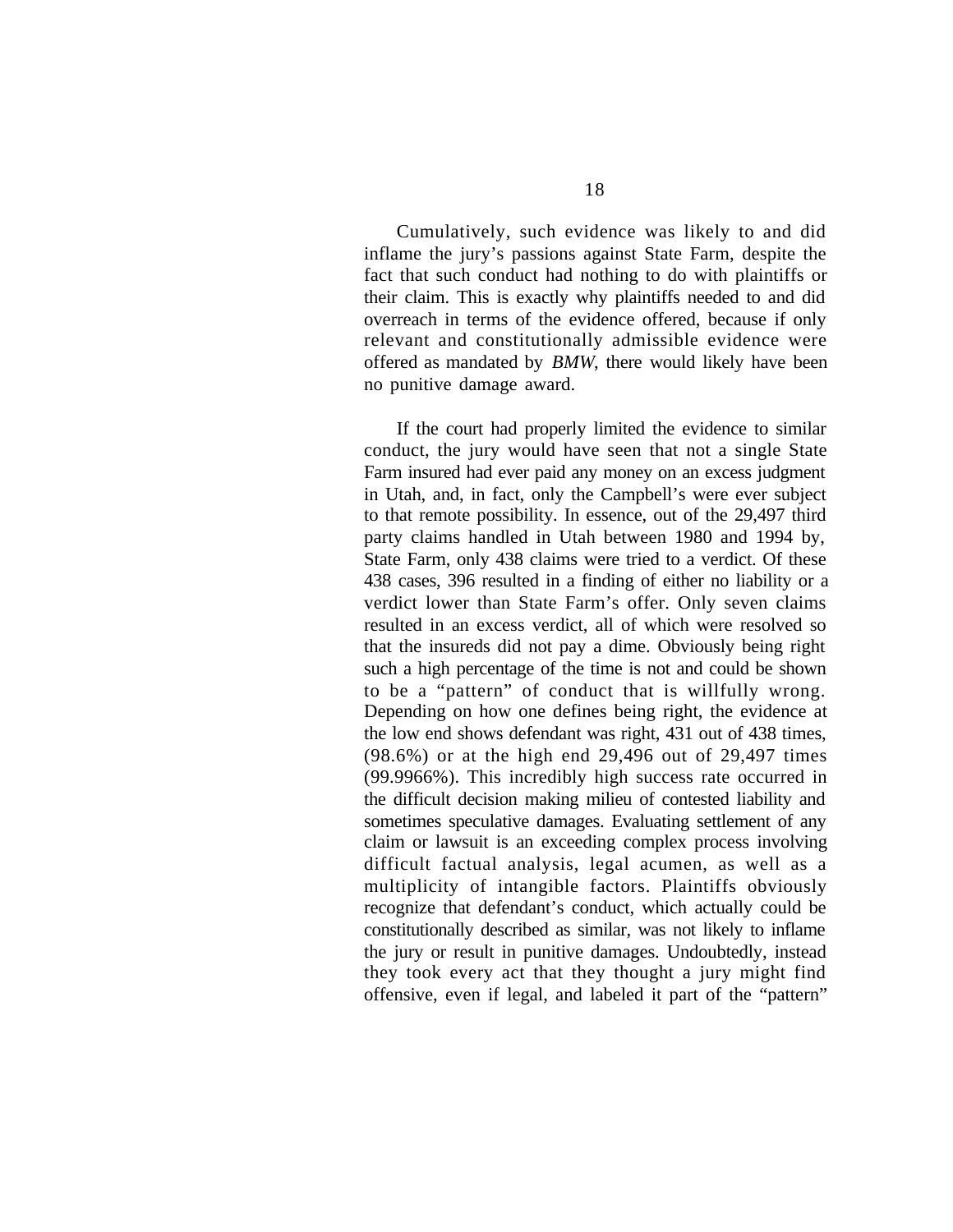or "scheme". Constitutionally similar conduct in no way would have shown a pattern of reprehensible conduct necessary to support punitive award of \$145 million.

*BMW* also recognizes that a punitive award should be compared to the civil or criminal penalties that "could be imposed for comparable misconduct" as a part of the Court's review of the excessiveness of a punitive damages award. *BMW*, 517 U.S. at 583. Again, this relates to the due process principle that a defendant must have fair notice of the potential severity of a penalty for a given action or course of conduct.

Obviously, State Farm would not be subject to civil or criminal penalties in Utah for out-of-state conduct. Rather, it is State Farm's conduct with respect to the Campbells that would be the basis for any potential civil or criminal penalty in Utah. A Utah court simply does not have jurisdiction to punish State Farm's conduct that occurred outside of Utah. Because the Utah court considered the out-of-state evidence in awarding punitive damages, State Farm was subject to a penalty in Utah that was tainted from the outset and which was catapulted by unconstitutionally inflammatory evidence to an amount well beyond that contemplated by a comparable civil or criminal penalty.

State Farm would be subject to civil or criminal penalties for their conduct with respect to the Campbells, and any "comparable conduct" under the Utah Unfair Claims Practices Act. Utah Code Ann. §§ 31A-26-301, *et seq.* As was previously stated in this brief, State Farm never had an excess verdict against any insured in a third party situation in Utah, which created any risk of personal loss to that insured. State Farm thus could only be aware of the Campbell situation as a situation giving rise to a potential penalty.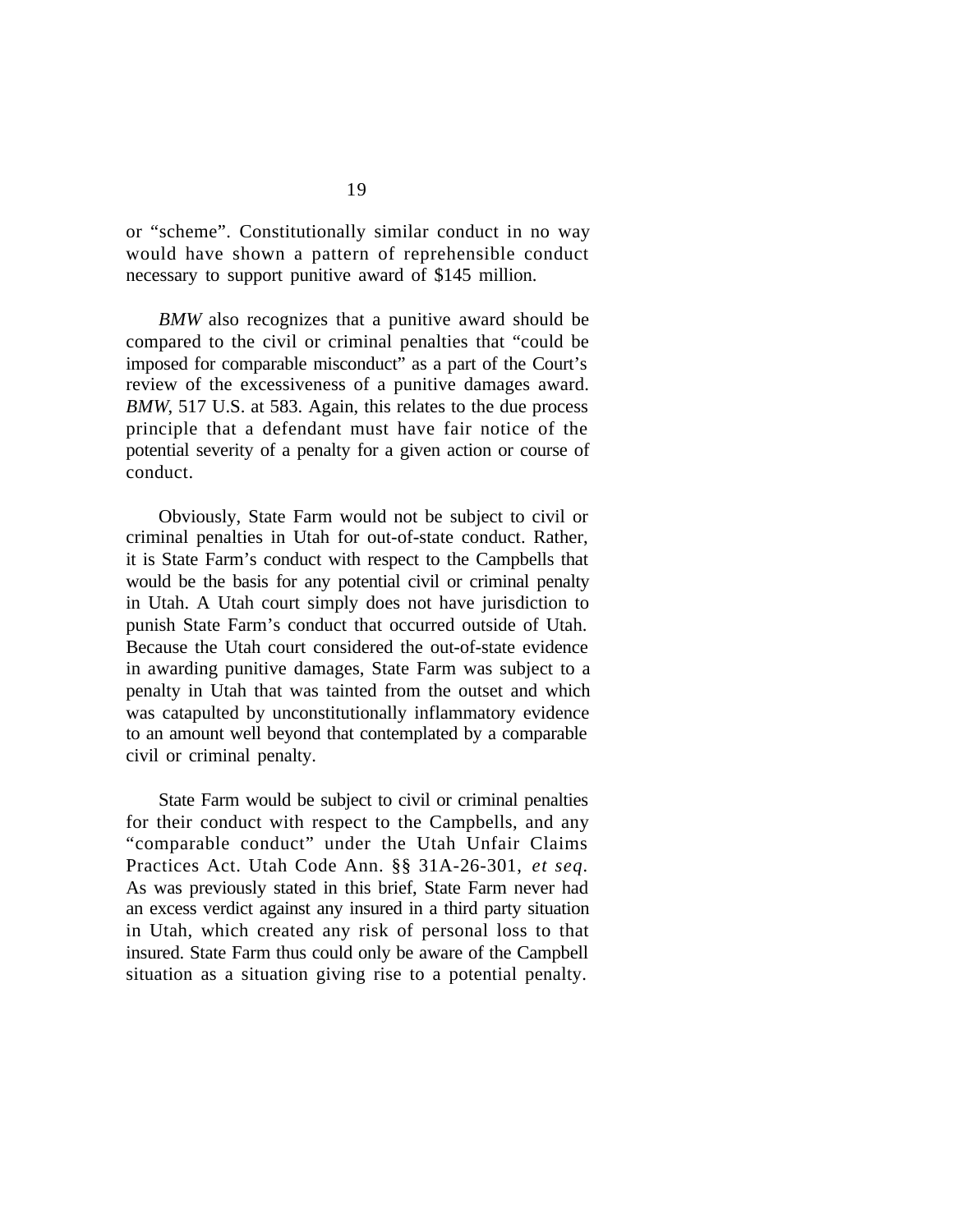Furthermore, the penalty for violation of the Utah statute was, at most, a single \$10,000 fine, which is 14,500 times less than the \$145 million punitive award in this case.

In *BMW*, this Court found that defendant BMW could have been punished by a single fine of up to \$2,000 for a violation of the Alabama Deceptive Trade Practices Act. The punitive award of \$2 million was 100 times greater than the maximum fine, and was a significant factor in this Court's determination that the \$2 million punitive award was excessive. Clearly, a punitive award that is 14,500 greater than the maximum penalty provided for under Utah law is grossly excessive. State Farm did not have "fair notice" that it could be subject to such an award for its conduct with respect to the *Campbells* in this case.

If the punitive award in this case is allowed to stand, corporate defendants would be liable for punitive awards, such as the award in this case, that bear no reasonable relationship to the level of punishment that could be imposed on the corporation by the state in which the conduct occurred. The Utah Supreme Court's ruling would run roughshod over the criminal penalties enacted by the legislature, turning juries into vigilantes, with free reign to punish any and all conduct both within and without the borders of Utah. Such a result violates the basic principles of due process guaranteed to all citizens, including corporations.

## **III. Trial Court's Must Utilize Their Role As "Gatekeepers" to Properly Limit the Introduction of Evidence Regarding Punitive Damages under Well-Defined Standards**

Under *BMW* it is clear that only "similar" conduct is admissible to show the degree of reprehensibility of a defendant's conduct. The Utah Supreme Court's decision,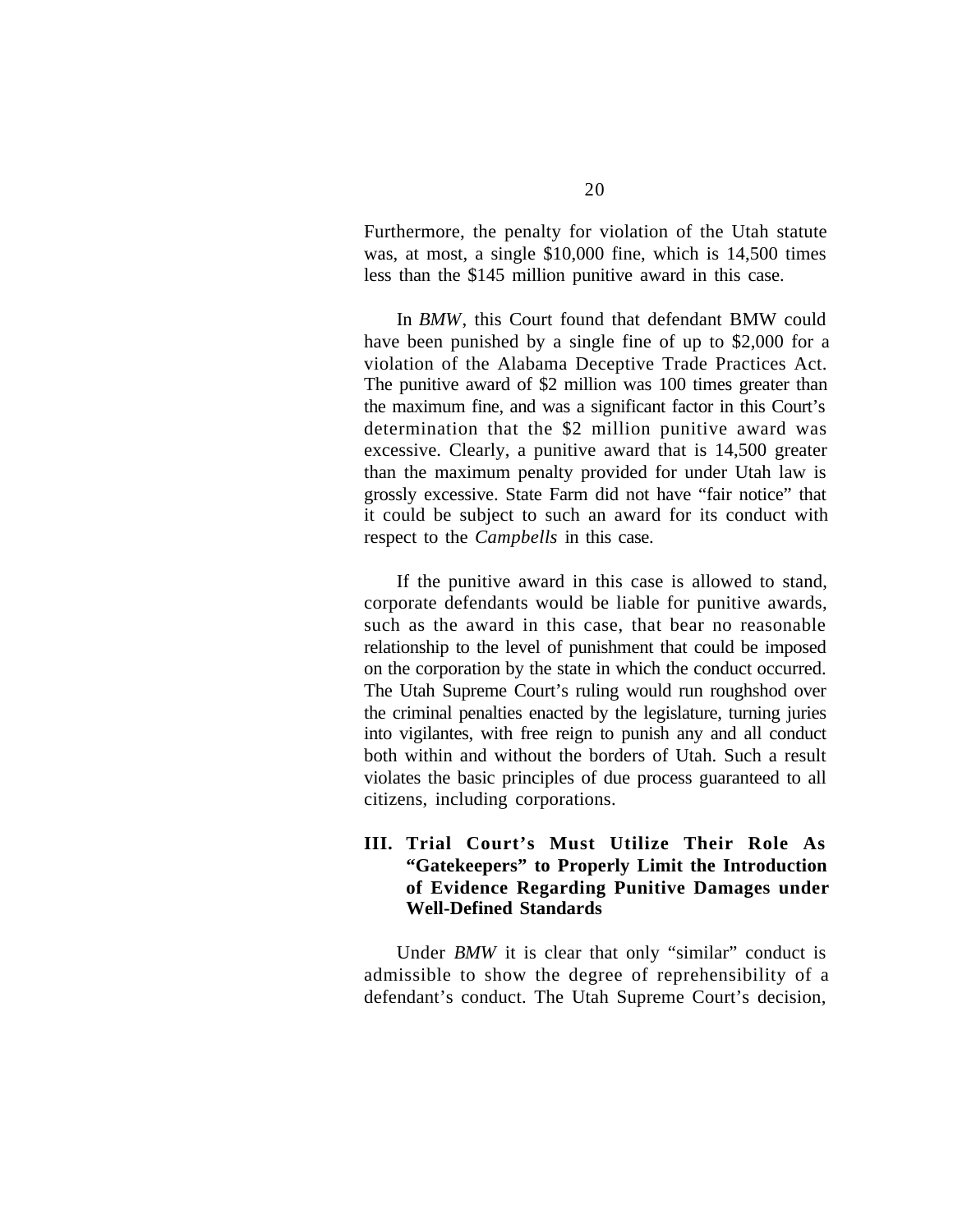however, glossed over the rule imposed under of *BMW* by improperly characterizing disparate conduct as a "pattern" or "scheme", and allowing in a plethora of unrelated evidence for the purposes of imposing punitive damages on State Farm. Corporations should not be subject to such strategic gamesmanship by plaintiffs, misinterpreting, intentionally or otherwise, the proper standards for admissibility of evidence and thus whether such an award can pass due process scrutiny.

Additional guidelines need to be set forth by this court so that trial and appellate courts can appropriately identify the specific nature and type of evidence admissible as "similar conduct" in support of punitive damages. Trial judges must serve as gatekeepers, and properly restrict the plaintiff's attempts to inflame the jury by admitting evidence of corporate conduct that is in no way similar to the situation which the plaintiff, in the case at bar, finds himself or herself.

In order for evidence of *in-state* conduct to be admissible, the conduct should be "substantially similar" to the alleged wrongful conduct directed at the plaintiff. The trial court should look at the evidence of other alleged corporate misconduct, considering the following factors: (1) is the conduct in some way wrongful; (2) are the same class of persons involved; (3) are the allegations of corporate misconduct of the same type and nature as alleged by plaintiff; (4) did the alleged corporate misconduct cause similar type and/or degree of injury as was suffered by plaintiff and; (5) is there a close temporal relationship between the "similar" conduct relied on and that allegedly suffered by plaintiff<sup>12</sup>. If such questions can be answered in the affirmative, it is more likely that the prior conduct by the corporate defendant has sufficient similarity to the case at bar to be considered on the issue of the reprehensibility of the corporation's conduct.

<sup>12.</sup> For further discussion of the point see footnote 7.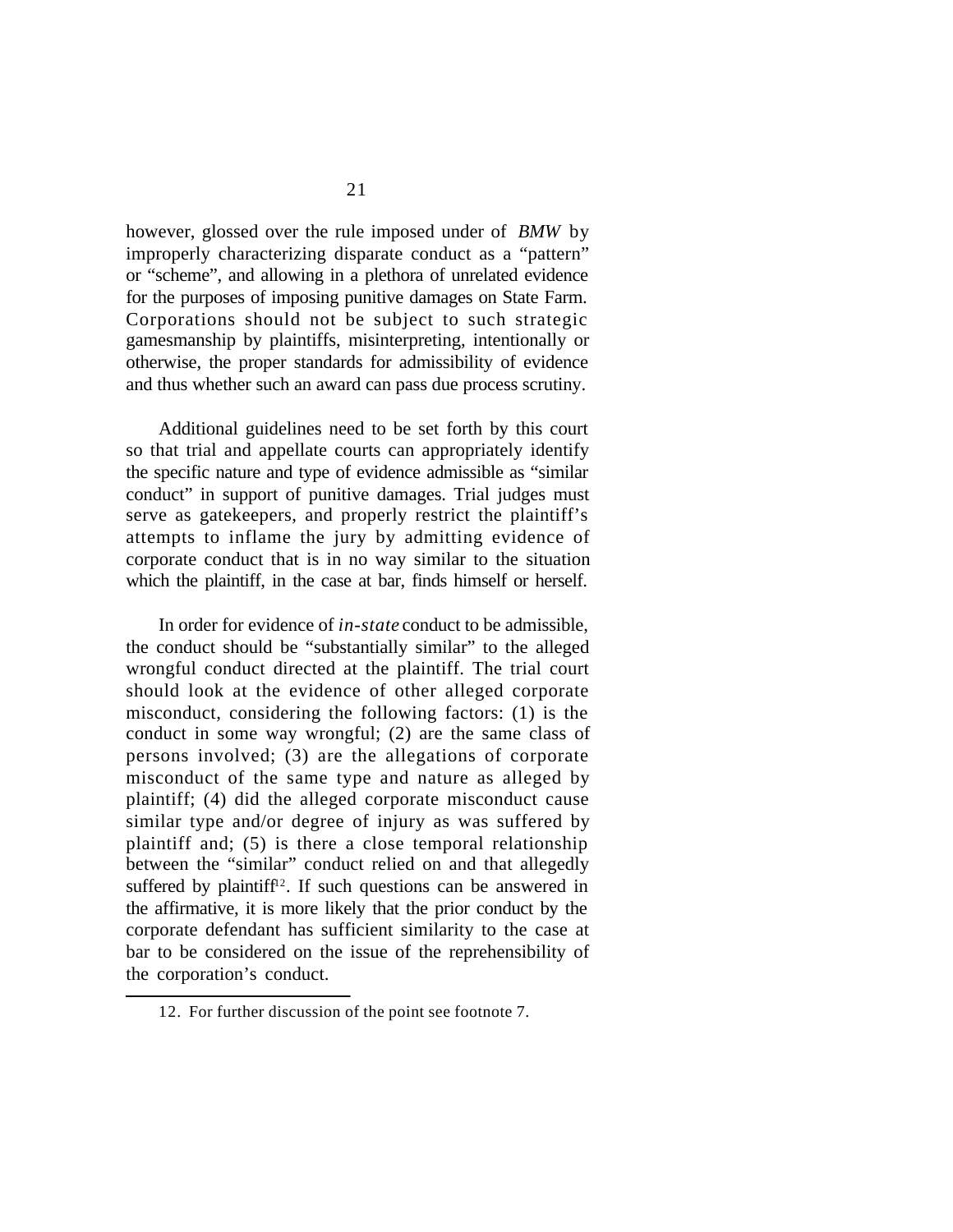In order for evidence of *out-of-state* conduct to be admissible, the conduct should be "virtually identical" to the conduct complained of by the plaintiff in the case at bar. This higher standard should include all of the factors listed above, with an eye toward further limiting the behavior of the corporation to virtually an identical situation. In addition, evidence of extra-territorial (out-of-state) conduct should never be admissible if such conduct is legal in the state in which the conduct occurred. For example, consider the situation of an automobile manufacturer regarding emission control standards for its cars. California imposes its own stricter standards that are not in force in the other 49 states in the Union. In an action in state court in California, in which the allegations were that the auto manufacturer's cars did not meet the California emission standards, it would be a violation of due process to allow evidence of the auto manufacturer's level of emissions in states outside of California. Clearly, a defendant should not have to defend itself against punitive damages for conduct lawful in all other states.

This Court should set clear and strong governing standards that require trial courts, and appellate courts in their *de novo* reviews, to carefully scrutinize such evidence to ensure that it is truly similar. The Utah Supreme Court's decision grossly undermines this Court's attempts to limit the introduction of unfair, irrelevant and inflammatory evidence in a punitive damage case and should be reversed, with clear instructions to the lower court regarding the limitations that should be placed on such unfairly prejudicial evidence, that when admitted, violates the due process rights of a defendant.